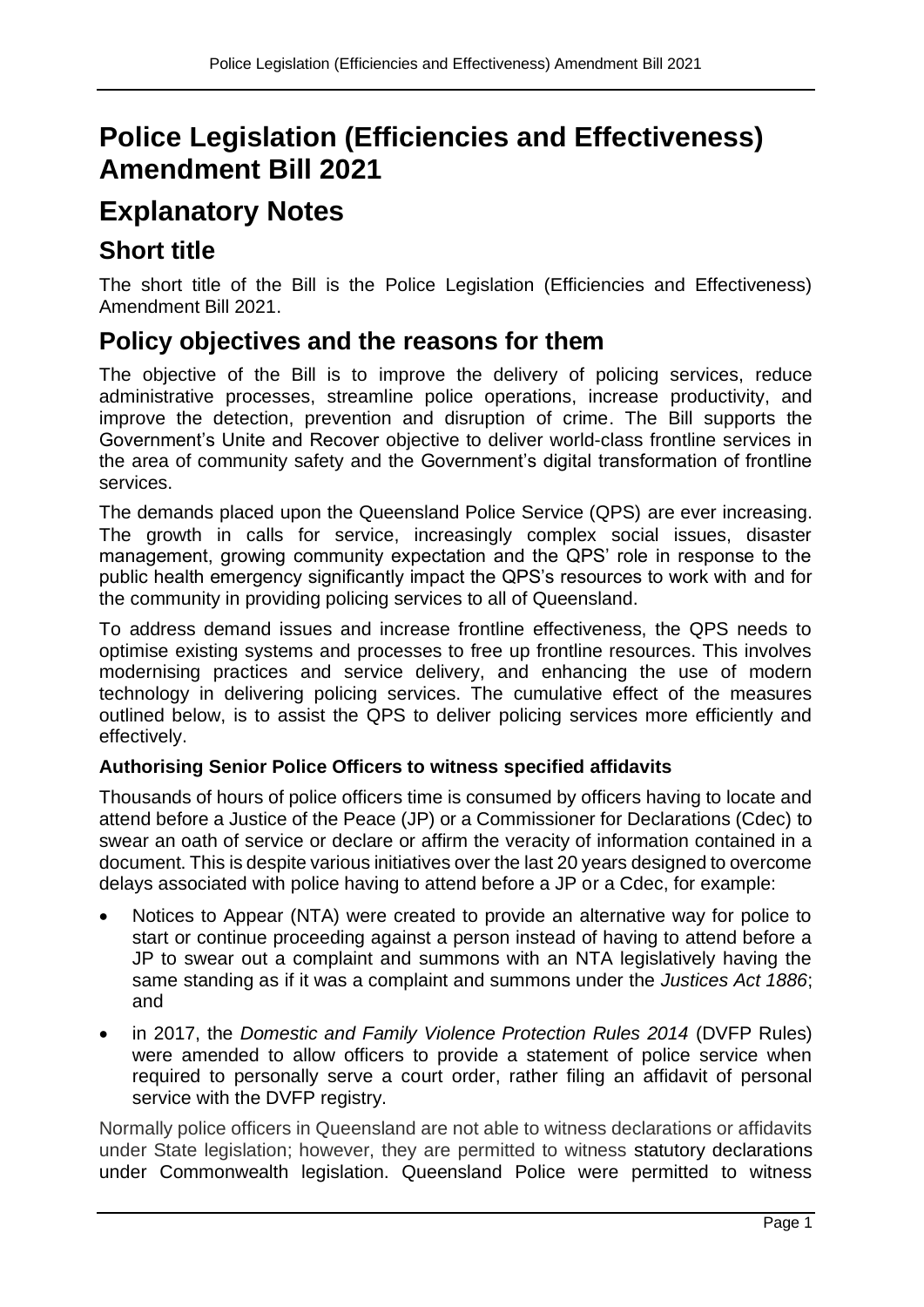statutory declarations pursuant to the *Justice Legislation (COVID-19 Emergency Response – Documents and Oaths) Regulation 2020* (DO Regulation). The DO Regulation also enables the electronic or physical transmission of the document between signatory and witnessing officers. The DO Regulation and other temporary measures put in place for the COVID-19 emergency expire on 30 September 2021.

Significant time savings for front line police officers can be achieved by authorising senior police officers to witness affidavits made by other police officers in relation to

- proving the service of documents;
- bail proceedings under the *Bail Act 1980* and the *Youth Justice Act 1992*; and
- sworn applications made in compliance with section 801(4)(a) (Steps after issue of prescribed authority) of the *Police Powers and Responsibilities Act 2000* (PPRA).

#### *Affidavits to prove service*

Police are required to serve a large number of documents as part of various court processes. Proof of service is generally required in Queensland by way of affidavit. In the affidavit police swear that they served the document and the circumstances under which it was served (date, time etc). Enabling senior police officers to witness the affidavit removes the necessity for police officers to locate and attend before a JP or Cdec to swear an oath of service, will lead to significant time saving for police officers.

#### *Objection to bail affidavits*

Affidavits used in bail proceedings are completed by arresting officers to inform the court of information relevant to determining whether a person should be bailed or remanded in custody.

In 2020, a time and motion study was undertaken with plain-clothes units to identify the time taken to locate an available JP to finalise bail documentation. This analysis of 6,321 bail affidavits revealed that the time taken to locate and attend a JP ranged from 30 minutes to 2 hours, with an average of 60 minutes to have a document sworn and signed. The impact for policing in remote localities is often more significant. On some occasions an officer's entire shift is spent driving to a regional centre to have the objection to bail documents witnessed. Enabling a senior police officer to witness the objection to bail affidavit would potentially save between 5,491 and 21,924 hours of officers' time annually.

## *Sworn applications – section 801(4)(a) PPRA*

Section 800 (Obtaining warrants, order and authorities, etc., by telephone or similar facility) of the PPRA enables a police officer to apply for, obtain and execute, a prescribed authority by phone, fax, radio, email or another similar facility because of urgent circumstances or the officer's remote location, prior to the application being sworn. Section 801 (Steps after issue of prescribed authority) of the PPRA requires the officer to subsequently send the sworn application to the issuer at the first reasonable opportunity following the exercise of the authority. As the authority had already been issued on the grounds of the unsworn application provided to the issuing authority, the post swearing of the application deals solely with attesting to the truth of the content of the application.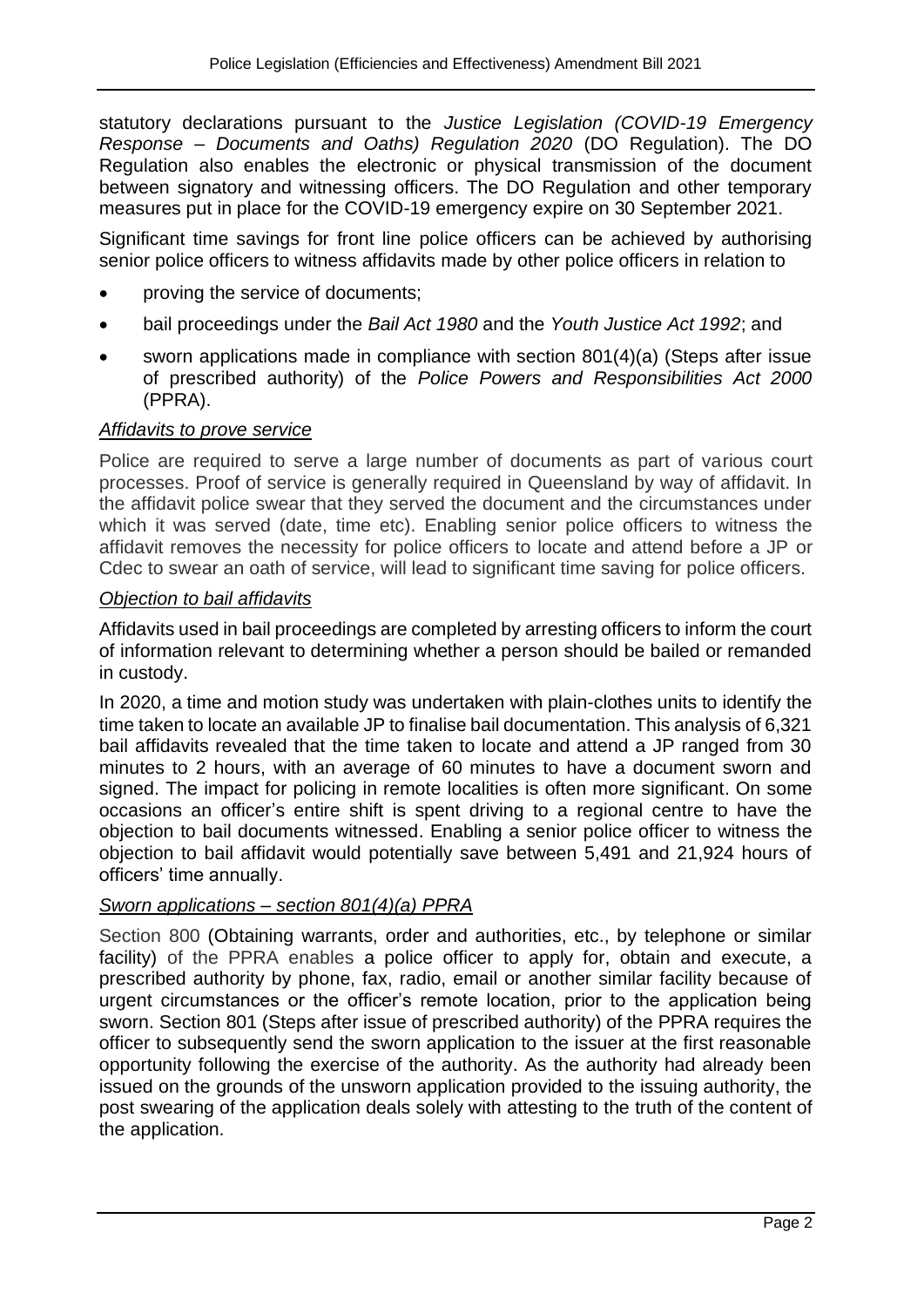The witnessing of these three types of documents involve affirming the veracity of the contents of the document and do not involve any qualitative assessment of the contents by the witnessing officer.

#### **Additional amendments to s 801 (Steps after issue of prescribed authority) of the PPRA**

A police officer can apply for a prescribed authority by phone, fax, radio, email or another similar facility if the officer considers it necessary because of urgent circumstances or the officer's remote location, prior to the application being sworn.

The issuing authority is limited in how the approved authority is sent to the applicant police officer. Currently it must be faxed, or if a facsimile is not available the issuing authority must tell the officer the terms of the authority, with the officer writing down the terms of the authority. This is inconsistent with most other Queensland Acts dealing with remote or urgent issue of search warrants, which enable the emailing of the relevant authority. For example, s 599(3) (Coroner's search warrant) of the PPRA enables a coroner to send the search warrant to a police officer by fax or other electronic means.

#### **Access Orders for seized digital devices**

Pursuant to s 618 (Power to examine seized things) and s 619 (Extent of power to examine seized things) of the PPRA, where police have a power to seize a digital device, they have the authority to examine and search the digital device. Technology has enabled new methods of offending. Enhancements in encryption and electronic storage of information have made it easier to conceal and prevent access to evidence.

Section 154 (Order in search warrant about device information from digital devices) of the PPRA enables a magistrate or a Supreme Court judge to make an access order for a digital device in a search warrant they are issuing. The access order requires a specified person to provide access information (e.g. a password or encryption code) to a digital device to enable access to information stored on the digital device or accessible from the device.

Section 154A (Order after digital device has been seized) of the PPRA enables a magistrate or Supreme Court judge to make an access order for a digital device in circumstances where the digital device was seized under the search warrant issued by a magistrate or a Supreme Court judge and the search warrant did not originally contain the order or the search warrant did contain the access order but further access is required. The access order can be made where the magistrate or Supreme Court judge is satisfied there are reasonable grounds for suspecting that device information from the digital device may be evidence of the commission of an offence.

Section 178A (Order about digital device at or seized from a crime scene) of the PPRA enables a Supreme Court judge or a magistrate to make a digital access order in relation to a digital device situated at a crime scene or seized from a crime scene. The order authorises police officers to exercise the powers in relation to evidence of a crime scene threshold offence which is an indictable offence for which the maximum penalty is at least 4 years imprisonment or an offence involving deprivation of liberty. A judge or magistrate may make the order only if satisfied there are reasonable grounds for suspecting that device information from the digital device may be evidence of the commission of the offence for which the crime scene was, or is to be, established.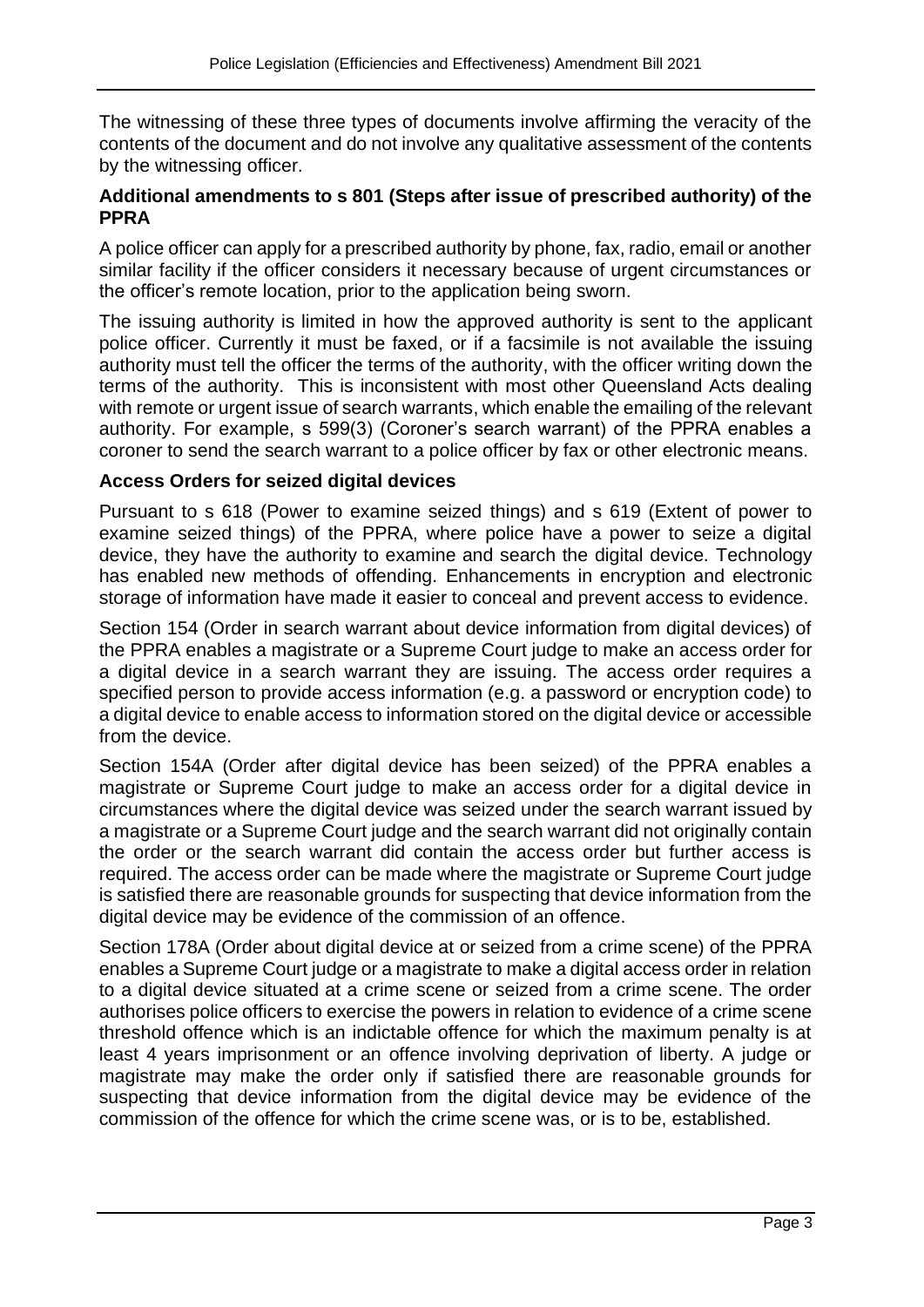Section 205A (Contravening order about device information form digital device) of the Criminal Code creates the offence for contravening the access orders with a maximum penalty of 5 years imprisonment.

The current digital access order scheme does not permit a magistrate or Supreme Court judge to make an order where a digital device is seized under a search warrant issued by a JP or otherwise lawfully seized under the PPRA. Furthermore, if a magistrate or a Supreme Court judge makes an order in a search warrant but, for reasons beyond police control, the digital device is seized under a provision of the PPRA not the search warrant, police cannot apply for a further access order.

Section 223 (Distributing intimate images), s 227A (Observations or recordings in breach of privacy) and s 227B (Distributing prohibited visual recordings) of the Criminal Code are offences predominately existing is the digital environment and help to illustrate the issues with obtaining digital access orders. For example, if police locate a person using a mobile phone to take unauthorised pictures of another person in a communal change room and lawfully seize the mobile phone at that location, they cannot apply for a digital access order.

Furthermore, if police were exercising crime scene powers and as result of their investigations reasonably suspected that the person was using a digital device to commit any of the three abovementioned offences, they would not be able to apply for a digital access order as the offences only have a maximum penalty of 3 years imprisonment and therefor are not crime scene threshold offences.

The inability to obtain an access order where devices are seized other than under a search warrant issued by a magistrate or Supreme Court judge adversely impacts the investigation of offences. Currently, it is irrelevant how serious the offence is, how well the grounds are addressed, or how urgent the circumstances are, a magistrate or Supreme Court judge is not empowered to issue an access order.

In many serious investigations the suspects do not remain at the scene and actively avoid being located by police. In some instances, suspects have been located in the vicinity, but not at the location specified in the search warrant issued by a magistrate. Police take the person into custody and lawfully seize their digital device under various provisions of the PPRA but cannot apply for a digital access order.

Other examples include instances where police intercept a person in relation a matter and subsequently discover drugs, firearms and multiple mobile phones. Although the digital devices were lawfully seized, there were not seized under a search warrant issued by a magistrate or Supreme Court judge and an access order cannot be sought.

## **QPS alcohol and targeted substance testing**

When a relevant person (police officers and certain unsworn staff) under the *Police Service Administration Act 1990* (PSAA) is involved in a 'critical incident' they may be required to submit to alcohol and targeted substance testing. A 'critical incident' includes discharging a firearm in circumstances that caused or could have caused injury to a person; a death of a person in custody; a vehicle pursuit; or a workplace incident at a police station or police establishment where a person dies or is admitted to hospital for treatment of injuries.

In 2009, the definition of a 'reportable death' in s 8 of the *Coroners Act 2003* was expanded to include a death in the course of, or as a result of, police operations. As a consequence, the QPS's Ethical Standards Command identified the current definition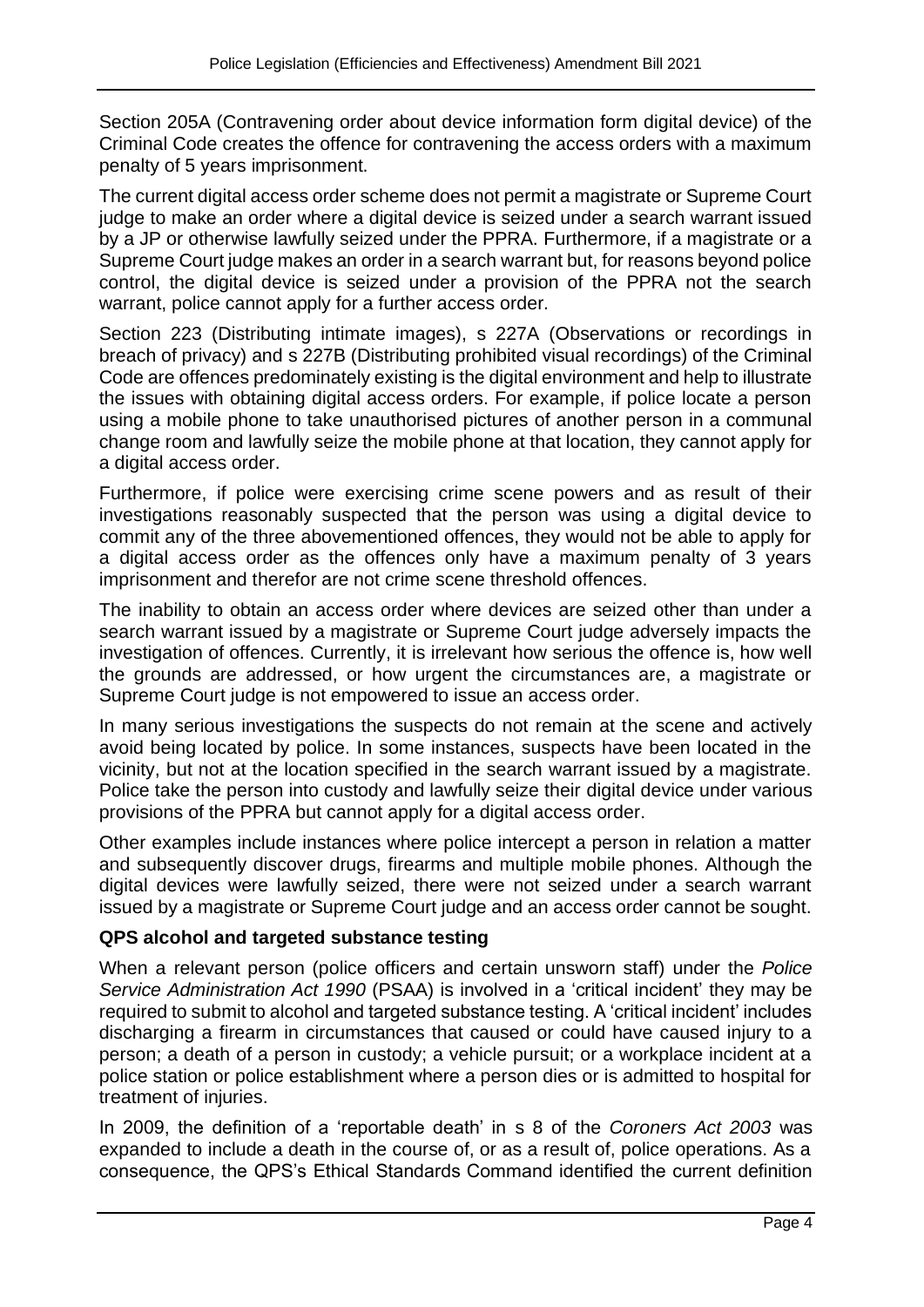of 'critical incident' is too limiting when the need for oversight of an officer's actions is legally required and/or necessary to ensure public confidence in police.

The current definition of 'critical incident' also does not capture the situation where a police officer accidently discharges a firearm in circumstances that caused, or could have caused, injury to a person.

The drug testing of police officers was introduced in 2003 and is used to identify if a relevant member has evidence of a targeted substance in their urine. This requirement delays testing as nursing staff and the QPS Alcohol and Drug Testing Coordinator based in Brisbane are required to travel to the scene of the incident. Delays are exacerbated when the incident occurs in a remote location. Current requirements also incur significant costs and place imposts on officers who may be required to moderate their eating, drinking and use of bathrooms while waiting for testing staff to arrive. Delays are also experienced as urine samples are required to be sent for laboratory testing with results unavailable for 48 hours.

Substances can be detected in urine days to weeks after consumption. The active constituents of the drug have been metabolised through the body and are being expelled as waste through urine. Urine testing can produce a positive result in those who are no longer impaired but may have taken a selected drug, days or even weeks in some cases prior to testing. This is commonly referred to as a lifestyle test.

Current technologies allow police to conduct an oral fluid (saliva) test which provides an immediate indication of the presence of certain dangerous drugs. Further follow up testing is then completed following a positive indication. Saliva testing is more effective in revealing recent drug use. Substances can be detected in oral fluid within one hour and always under one day of consumption of the targeted drug. Saliva testing's shorter detection timeframe provides a better indication of potential impairment within a specific timeframe. This is commonly referred to as an incident specific test. Saliva testing is also quicker and less invasive on an officer who has just been involved in a critical incident.

Saliva testing will also reduce impacts on Covert Operations in relation to periodical testing of operatives. An operative will not have to travel to another location to provide a urine sample. An officer, authorised by the Commissioner to take saliva samples, will be able to take and test the samples discretely.

#### **Special Constables and non-State police officers to exercise the powers available to Queensland police officers**

Section 5.16 (Special Constables) of the PSAA authorises persons to be appointed as 'special constables' to assist in the effectual administration of the PSAA and the efficient and proper discharge of the Commissioner's responsibilities. However, the existing provision is ambiguous as to the scope of the powers that can be exercised by special constables and whether the powers include powers under Acts other than the PSAA.

Special constables are primarily interstate police officers who, because of their work location (e.g. close proximity to the Queensland border) or the type of work they are involved in (e.g. joint investigations or special operations), require authorisation in Queensland to enable them to carry out their duties effectively. Other persons can be appointed as special constables, but this occurs infrequently, and powers authorised for these persons are significantly limited to the task they are undertaking. For example, during the Gold Coast Commonwealth Games, 12 Queensland Corrective Services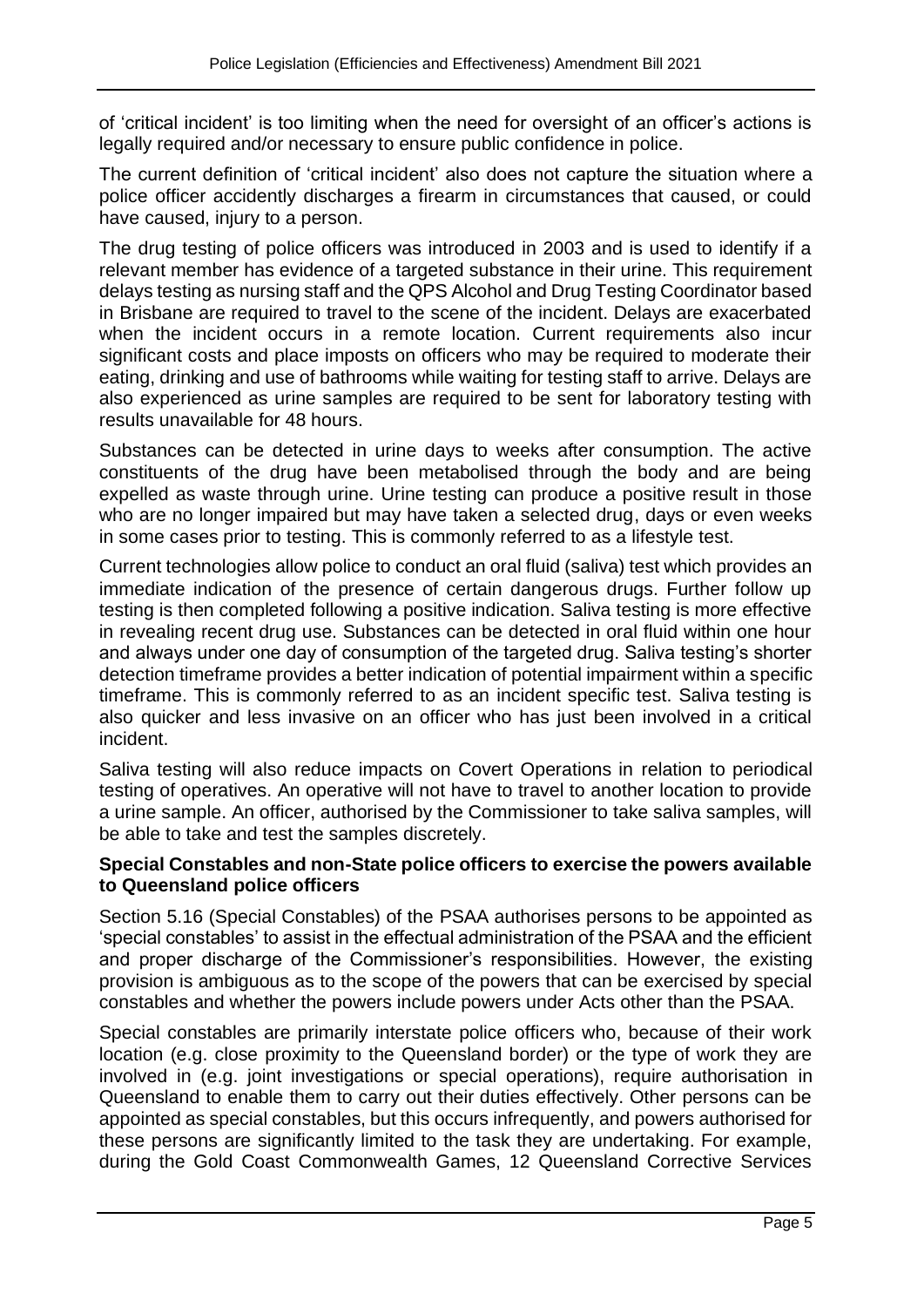officers were appointed to allow them to perform offender management duties to receive and transport offenders.

The QPS has internal policy to cover the application and appointment process for special constables which includes a character fitness test and explanation of the requirement for appointment. The length, terms and conditions of appointment are determined on a case by case basis and limited to what is necessary to allow the person to carry out their prescribed responsibilities. Processes are also in place to ensure a regular review is conducted of all officers currently appointed as special constables to ensure the appointment is still justified.

Section 5.17 (Authorisation of non-State police officers) of the PSAA enables police officers from other jurisdictions to be authorised by the commissioner, if the commissioner reasonably believes their assistance is necessary to assist in dealing with a current or imminent terrorist incident, and it is impractical to appoint the officer as a special constable. This authorisation may also be limited to a specific length, application of specific powers or on any other conditions.

However, authorised non-State police officers are currently limited to exercising the police powers contained in the PPRA and the *Public Safety Preservation Act 1986.*  Whilst a majority of police powers are contained in those Acts, the current provision prevents authorised non-State officers from being authorised to exercise other commonly used police powers which may be necessary in responding to the terrorist incident.

Allowing special constables and non-state police officers to exercise the powers of a Queensland police officer under the provisions approved by the Police Commissioner, creates operational efficiencies and removes any confusion about the role of officers from other jurisdictions when they come to Queensland to assist with major events, disasters or terrorism incidents.

#### **Extending time period for the temporary possession of weapons to six months**

Currently a weapons licence holder can store a firearm for other person for up to three months. This commonly occurs when a person's weapons licence expires, is suspended due to court or serious health matters, or during the administration of deceased estates. After this date, the licensee must either acquire or dispose of the weapon.

The three months temporary possession limit is often insufficient, especially during the administration of deceased estates. The Bill extends the period to six months to provide the unlicensed owner with an appropriate time to address the reason for temporary storage before administrative processes are reinstituted.

#### **Civilian technical officer to issue evidentiary certificates for the** *Weapons Act 1990*

Only a police officer can use the evidentiary provisions under s 63 of the *Weapons Act* to have a document produced as evidence as to a category of weapon. This is despite non-sworn officers who are trained technical officers, having the capacity to determine a weapon's category.

To enhance the management of workloads in the QPS Ballistics Section, the Bill allows a non-sworn technical officer, who is an approved officer, to prepare a document to be produced as evidence as to the category of a weapon. The approval supports provisions of the *Weapons Act* which enables the Commissioner to appoint police officers and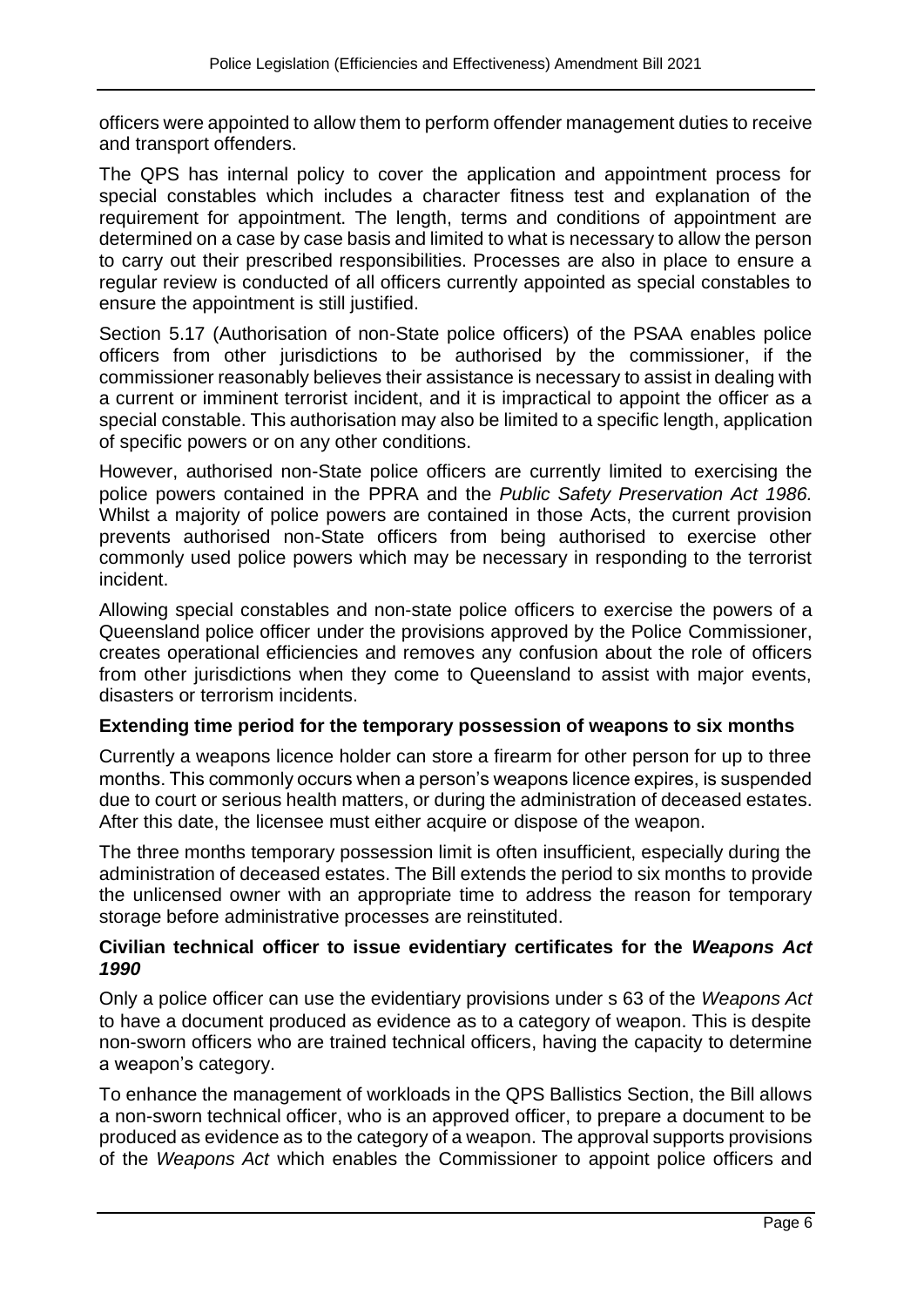public service officers who have the necessary experience or expertise as approved officers for the *Weapons Act*.

#### **Enabling approved licensed firearms dealer to retain and deal with an anonymously surrendered firearm or prescribed thing**

At the Ministerial Council for Police and Emergency Management (MCPEM) in November 2019, jurisdictions agreed to the establishment of a permanent national firearms amnesty.

The *Corrective Services and Other Legislation Amendment Act 2020* (the Amendment Act) amended the *Weapons Act* to give effect to the MCPEM resolution by creating a legislative framework for a permanent firearms amnesty in Queensland. These amendments commenced by proclamation on 1 July 2021, to align with the commencement of the national firearms amnesty.

The permanent firearms amnesty framework in Queensland does not allow firearms dealers, who are approved to participate in the amnesty, to retain firearms or other prescribed things, that have been surrendered anonymously. As a result, registered firearms dealers must currently transport any anonymously surrendered firearms to a police station.

This current approach creates unnecessary risks due to the additional transportation of firearms and the need to store increased numbers of firearms at police stations. In addition, this approach imposes unnecessary operational burdens on local police stations, many of which are in regional and remote communities with smaller staffing establishments.

Registered firearms dealers may view this is a barrier to their ongoing participation in the permanent amnesty. In previous amnesties, most firearms have been surrendered to dealers. Consequently, the broad participation of firearms dealers in the permanent amnesty is considered critical to its success.

The issue will be resolved by amending the *Weapons Act* to allow registered firearms dealers to retain anonymously surrendered firearms in circumstances where an Authorised Officer, Weapons Licensing, QPS approves them to do so.

## **Achievement of policy objectives**

The Bill achieves its objectives by amending the following Acts:

- the *Oaths Act 1867* and creating the *Oaths Regulation 2021*;
- PPRA;
- PSAA; and
- *Weapons Act*.

## **Creation of an Oaths Regulation**

The Bill, subject to Parliament passing the *Oaths Act* amendments contained in the Justice Legislation (Covid-19 Emergency Response – Permanency) Amendment Bill 2021, amends the *Oaths Act* and creates the Oaths Regulation to:

Restrict the witnessing function of police officers to a 'senior police officer' who is: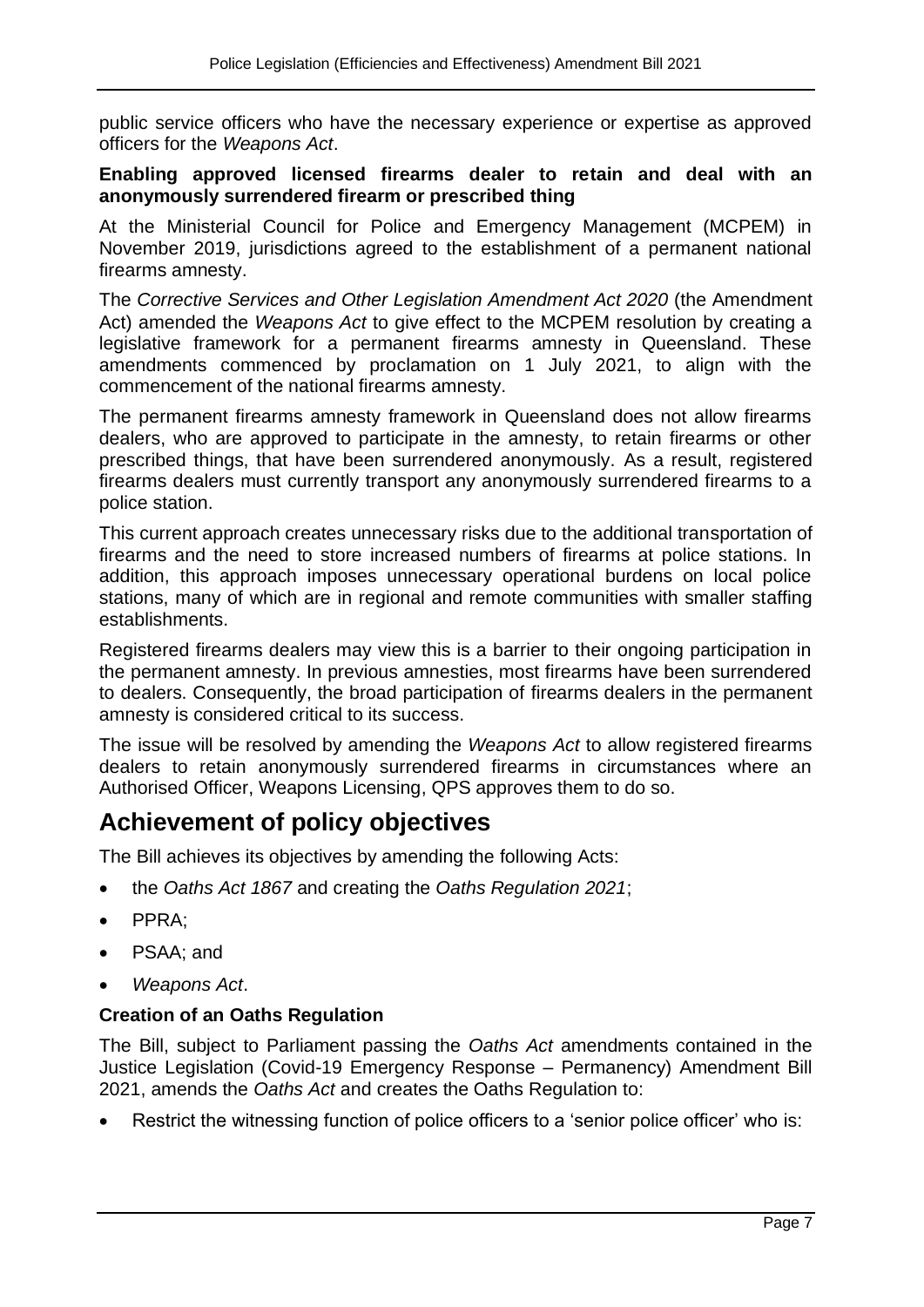- o an officer-in-charge of a station or establishment or watchhouse or a police officer nominated to be in charge of a police station or establishment or watchhouse in the absence of the officer-in-charge; or
- o a watchhouse manager; or
- o a police officer of, or above the rank of sergeant.
- Prescribe 'senior police officers' as persons who can witness the affidavits of another police officer in relation to:
	- o affidavits used in bail proceedings under the *Bail Act 1980* and the *Youth Justice Act 1992;*
	- o affidavits to prove the service of documents; and
	- $\circ$  sworn applications made under s 801(4)(a) (Steps after issue of prescribed authority) of the PPRA.
- Enabling the witnessing of prescribed affidavits:
	- o on a physical document;
	- $\circ$  in the form of an electronic document, including the use of electronic signatures; and
	- $\circ$  by audio visual link.
- Restricting the use of witnessing via audio visual link for affidavits used in bail proceedings under the *Bail Act* and the *Youth Justice Act* to circumstances in which it is not reasonably practicable for the 'senior police officer' to witness the document in the presence of the deponent officer.

#### **Amendments to the PPRA**

#### Amendments to s 801 (Steps after issue of prescribed authority) of the PPRA

The Bill amends s 801 to:

- Enable the issuing authority to send a copy of the prescribed authority to a police officer or law enforcement officer by email and other forms of electronic communication in addition to facsimile.
- Ensure that a copy of a prescribed authority sent by electronic communication has the same effect as if it was the prescribed authority signed by the issuing authority.
- Enable a copy of an electronically sworn application for a prescribed authority pursuant to s 800(4) of the PPRA to be sent to the issuing authority.

Ensuring consistency in the use of the term 'electronic communication' in the PPRA

To create consistency in the use of terms relating to 'electronic communication' the bill:

- Inserts the meaning of the term 'electronic communication' into Schedule 6 (Dictionary).
- Replaces the term 'electronic means' with 'electronic communication' in sections:
	- o 53BAC (Police power for giving official warning for consorting); and
	- o 599 (Coroner's search warrant).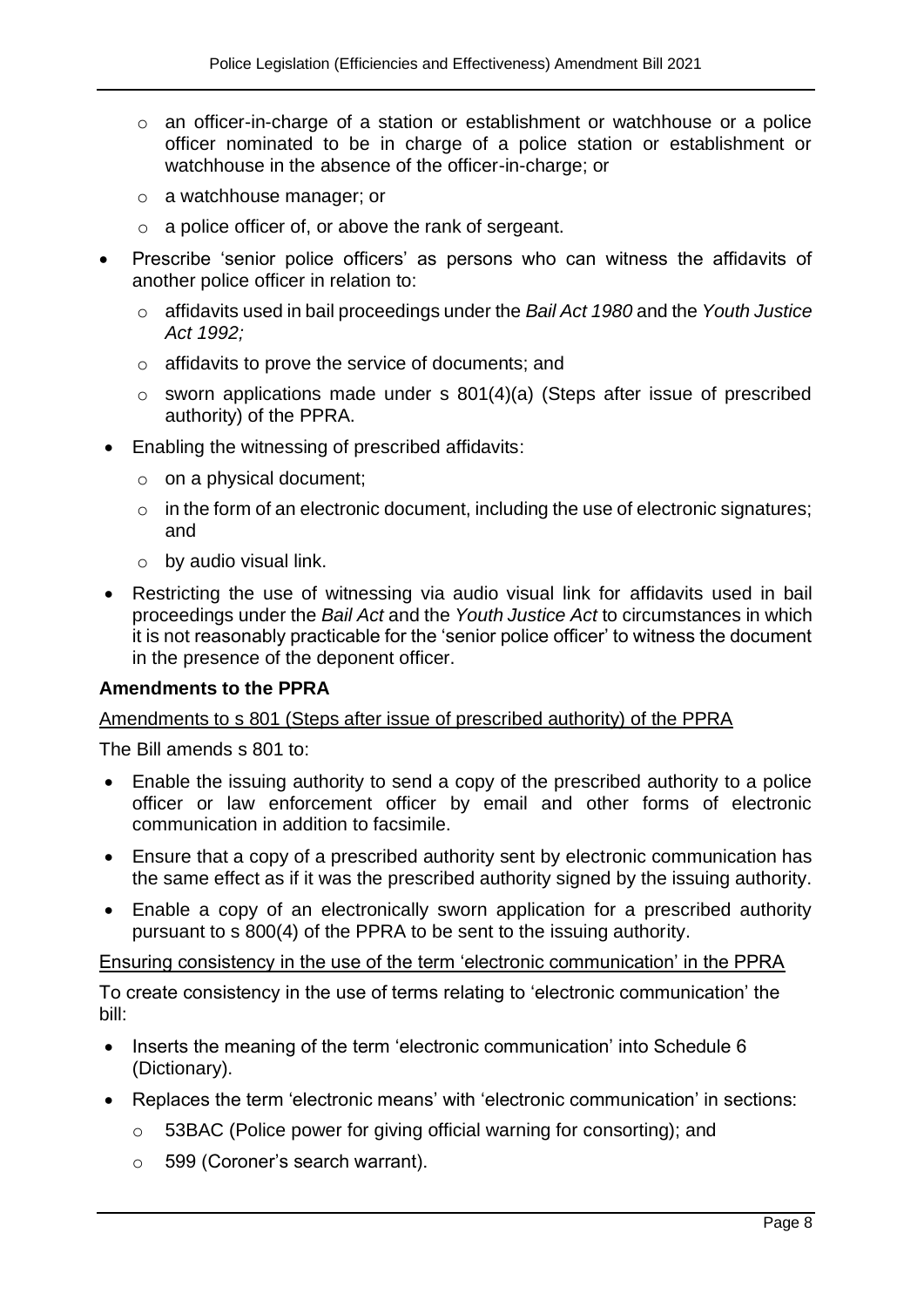#### Access orders to be made for a digital device lawfully seized under the PPRA

The Bill will amend s 154A (Order after digital device seized) to:

- enable a police officer to apply to a magistrate or Supreme Court judge for an access order where the where the digital device was lawfully seized under a provision of the PPRA including under a search warrant was issued by a JP; and
- enable a magistrate or Supreme Court judge to make an access order where they are satisfied there are reasonable grounds for suspecting that device information from the digital device may be evidence of a crime scene threshold offence or an offence against the Criminal Code sections:
	- o 223 (Distributing intimate images);
	- o 227A (Observations or recordings in breach of privacy); or
	- o 227B (Distributing prohibited visual recordings).

#### **Amendments to the PSAA**

To improve the effectiveness and efficiency of the PSAA the Bill:

- Amends s 5.16 (Special Constables) and s 5.17 (Authorisation of non-State police officers) to ensure that the Commissioner is able to authorise a special constable or non-State police officer to exercise any or all powers available to a Queensland police officer.
- Amends the meaning of 'critical incident' for the purposes of triggering alcohol and targeted substance testing under Part 5A (Alcohol and drug tests) to:
	- o Include deaths occurring in the course of, or as a result of, police operations (to align with the definition of reportable death in section 8(3)(h) of the *Coroners Act 2003*;
	- o Include incidents where a person suffers from injuries consistent with the Criminal Code definition of 'grievous bodily harm' while in police custody or in the course of, or as a result of, police operations;
	- o Include the accidental discharge of a firearm in circumstances that caused, or could have caused, injury to a person; and
	- $\circ$  Exclude the use of less than lethal rounds which are currently captured by subsection (a) of the definition of 'critical incident'. (Where the use of less than lethal rounds resulted in the death of a person, or the person suffered injuries consistent with the definition of 'grievous bodily harm', the officer would be subject to alcohol and targeted substance testing).
	- Provide for the use of saliva testing as an alternative to urine testing for the purposes of targeted substance testing under Part 5A.
	- Amends the Police Service Administration Regulation 2016 supports the Act changes providing for saliva testing as an alternative to urine testing for the purposes of targeted substance testing under Part 5A.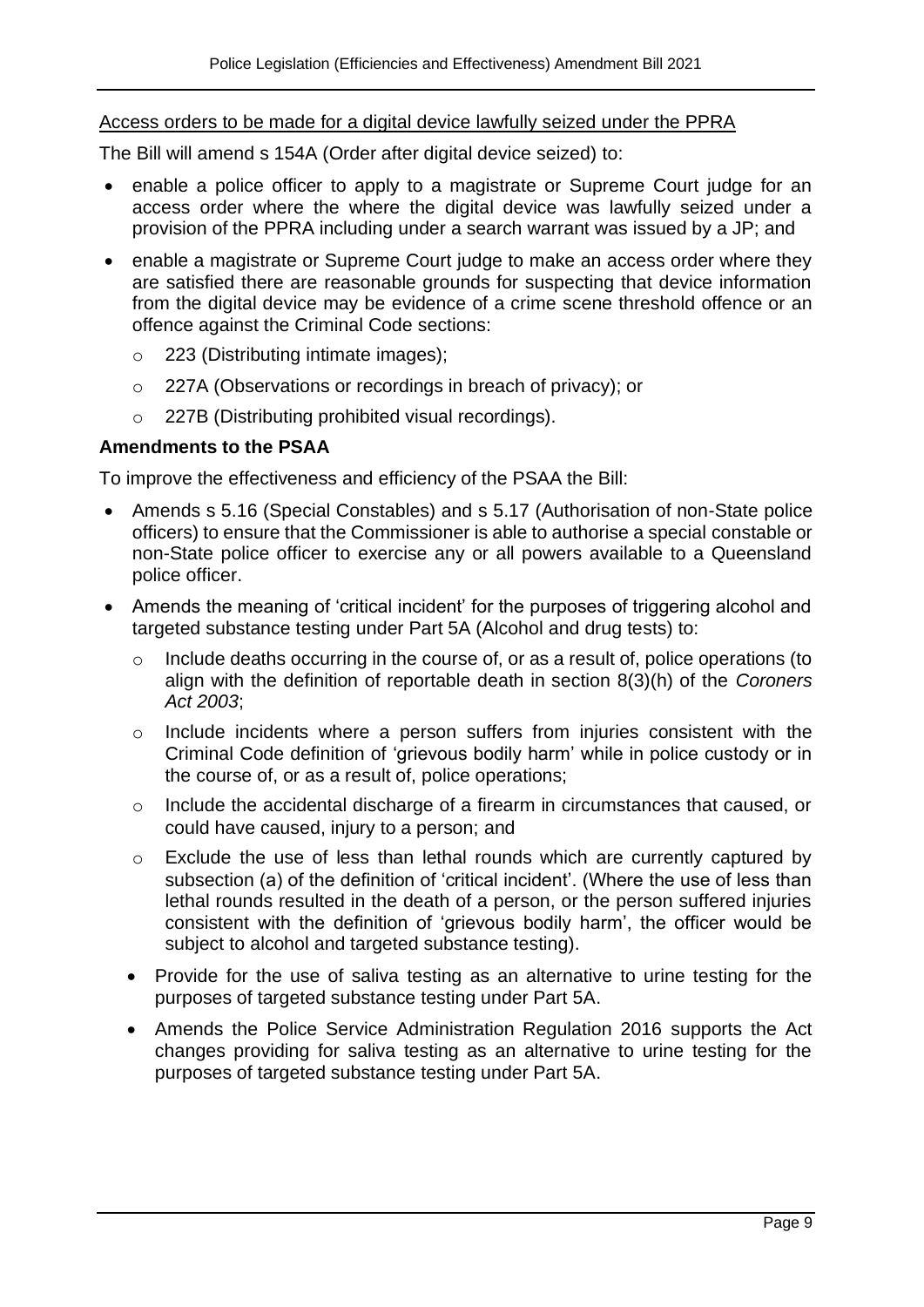#### **Amendments to the** *Weapons Act*

To improve the effectiveness and efficiency of the *Weapons Act* the Bill:

- Amends s 35 (Acquisition of weapons) and s 36 (Sale or disposal of weapons) to extend the time frames under which an appropriately license person can temporarily hold a weapon on behalf of another weapons licensee from three months to six months.
- Amends s 163 (Evidentiary provisions) to enable a non-sworn technical officer, who is an approved officer under the Act, to prepare a document to be produced as evidence as to the category of a weapon.
- Amends s 168B (Amnesty for firearms and prescribed things in particular circumstances) and s 168C (Dealing with surrendered firearm of prescribed thing) to allow a licensed firearms dealer to retain and deal with an anonymously surrendered firearm or prescribed thing, in circumstances where an authorised officer from Weapons Licensing, QPS approves the licensed dealer to do so.

# **Alternative ways of achieving policy objectives**

There are no alternative ways of achieving the policy objectives other than by legislative reform.

# **Estimated cost for government implementation**

While it is anticipated that the changes will provide the QPS with a positive resource outcome, any upfront and continuing costs associated with the amendments, including the review of the officer witness provisions, will be met through existing QPS budgets.

# **Consistency with fundamental legislative principles**

The amendments have been drafted with due regard to section 4 of the *Legislative Standards Act 1992* (LSA) by achieving an appropriate balance between individual rights and liberties, the broader protection of the Queensland community, and the efficient and effective operation of the QPS.

#### Access Orders for seized digital devices

Existing access information powers under search warrant and crime scene warrant provisions of the PPRA enable police to apply to a magistrate or a Supreme Court judge for an order requiring a specified person to provide access information, for example a password or swipe pattern, to a storage device such as a computer or mobile phone.

Once access is provided to a storage device police can gain access to information stored on or accessible through a device. The provisions may be viewed as a breach of the fundamental legislative principles that legislation have regard to the rights and liberties of individuals and maintain the privilege against self-incrimination under s  $4(2)(a)$  and s  $4(3)(f)$  of the LSA.

The proposed amendments will not provide police with unfettered access to information on a person's storage device as the scope of information accessed will be limited by the offence for which a storage device has been seized. For example, if police seize a device due to a reasonable suspicion it contains child exploitation material, they would not be able to apply for an access order requiring passwords for a specified person's bank accounts. Judicial oversight will ensure the access sought and granted is relevant to the offence/s being investigated.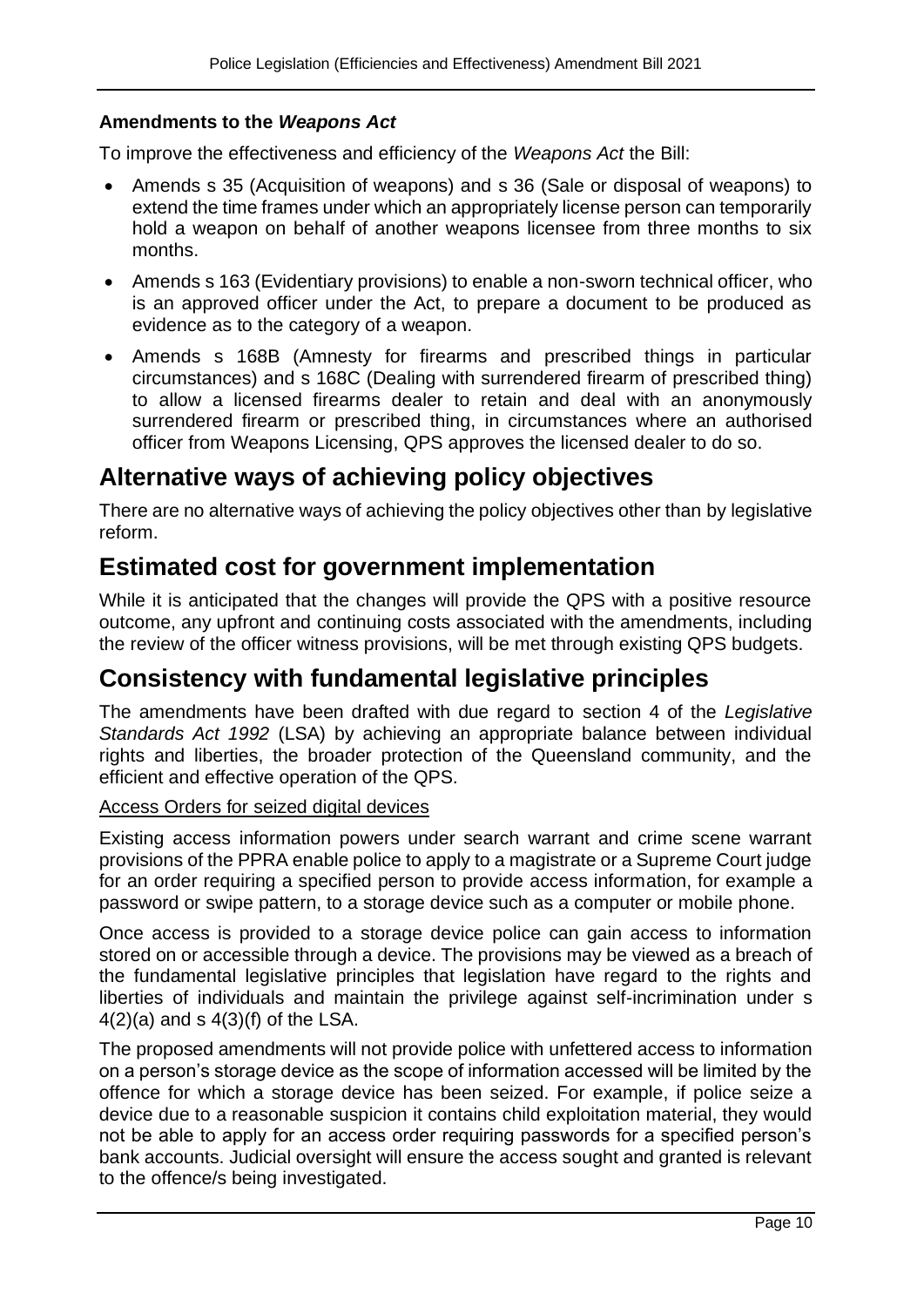Under existing provisions in s 154B and s 178B of the PPRA a person is not excused from complying with an access information order on the ground that compliance may tend to incriminate the person. The exclusion of the privilege against self-incrimination is consistent with like provisions in Queensland legislation and other jurisdictions, for instance access information provisions under s 465AAA(6) of the *Crimes Act 1958*  (Victoria).

Departure from fundamental legislative principles is justified as the objective of the provisions cannot be achieved unless police can access all information relevant to offences.

#### Special constables

The Bill provides the Police Commissioner with a broad power to appoint special constables with the powers of a Queensland police officer. Currently those powers are limited to the provisions of the PSAA.

While special constables are primarily interstate police officers who, because of their work location (e.g. close proximity to the Queensland border) or the type of work they are involved in (e.g. joint investigations or special operations), require authorisation to enable them to carry out their duties effectively, there are others who are not. For example, during the Gold Coast Commonwealth Games, 12 Queensland Corrective Services officers were appointed to allow them to perform offender management duties to receive and transport offenders.

To safeguard to the potential impact on the rights and liberties of individuals in the Queensland community, the Commissioner will be able to limit the type of powers to be exercised by a special constable.

The QPS also has internal policy to cover the application and appointment process for special constables which includes a character fitness test and explanation of the requirement for appointment. The length, terms and conditions of appointment are determined on a case by case basis and limited to what is necessary to allow the person to carry out their prescribed responsibilities. Processes are also in place to ensure a regular review is conducted of all officers currently appointed as special constables to ensure the appointment remains justified.

#### QPS alcohol and substance testing

The proposed amendment to the definition of 'critical incident' may raise the fundamental legislative principle of having sufficient regard to the rights and liberties of individuals and the rights of employees as it is broadening the circumstances when a police officer or certain (QPS) staff members can be directed to provide samples for alcohol and targeted substance testing following a 'critical incident'.

Police officers are given extensive powers and use of force options to assist them to carry out their duties. There is a community expectation that QPS members are not adversely affected by alcohol or other substances when making decisions or taking action during critical incidents. This amendment will ensure that in instances where a person dies or suffers injuries consistent with the definition of 'grievous bodily harm' while in custody or in the course of or as a result of police operations that timely action is taken to obtain the necessary samples. This will establish if the QPS members involved had any alcohol or nominated substances in their system and a negative test protects the member from subsequent allegations.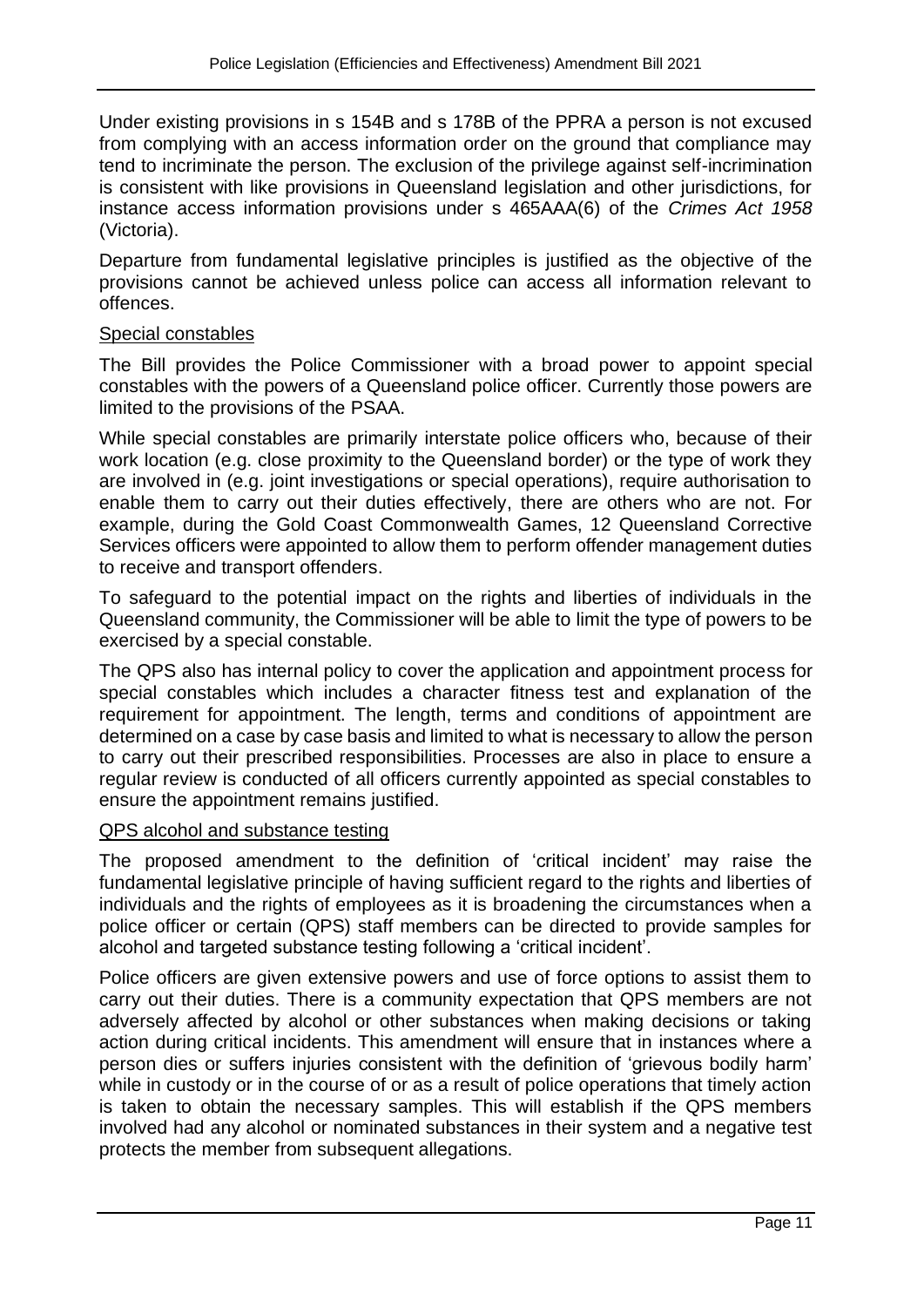# **Consultation**

Consultation feedback on a consultation draft of the Bill was sought from:

- the Chief Justice;
- the Chief Judge;
- the Chief Magistrate;
- the State Coroner;
- Crime and Corruption Commission;
- Bar Association of Queensland;
- Queensland Law Society;
- Aboriginal and Torres Strait Legal Service:
- Legal Aid Queensland;
- Queensland Council for Civil Liberties;
- Queensland Human Rights Commission;
- the Information Commissioner;
- the Chief Customer and Digital Officer;
- Queensland Police Union of Employees; and
- the Queensland Commissioned Officers' Union of Employees.

The Bill, as a result of the comments provided by stakeholders, was amended by restricting the level of police officer who can take an affidavit for prescribed documents to a 'senior police officer'. This will reinforce the importance of ensuring the contents of the affidavit are truthful and accurate and ensuring that the oath or affirmation is properly administered when witnessing the signing of the affidavit. QPS policy will specify the obligations on senior police officers who able witness affidavits. Furthermore, QPS policy will ensure there is no conflict of interest by restricting a senior police officer who was involved in the investigation, or a witness to the events set out in the affidavit, from witnessing the affidavit.

Additionally, the Bill has been further amended to limit the witnessing of objection to bail affidavits under the *Bail Act* and the *Youth Justice Act* by audio visual link to circumstances where it is not reasonably practicable to take the affirmation and witness the documents in the physical presence of the deponent officer.

## **Consistency with legislation of other jurisdictions**

The Bill is generally consistent with legislation in Queensland and with other Australian jurisdictions. For example:

#### Senior police officers as witnesses for service of documents and veracity of statements

South Australia, Tasmania and Western Australia prove service by completing a certificate or memorandum of service, which is not required to be witnessed. In New South Wales (NSW), proof of service is achieved by the completion of a statement of service, which is not required to be signed or witnessed. In Victoria, proof of service can be achieved by the completion of a statutory declaration or affidavit. Any police officer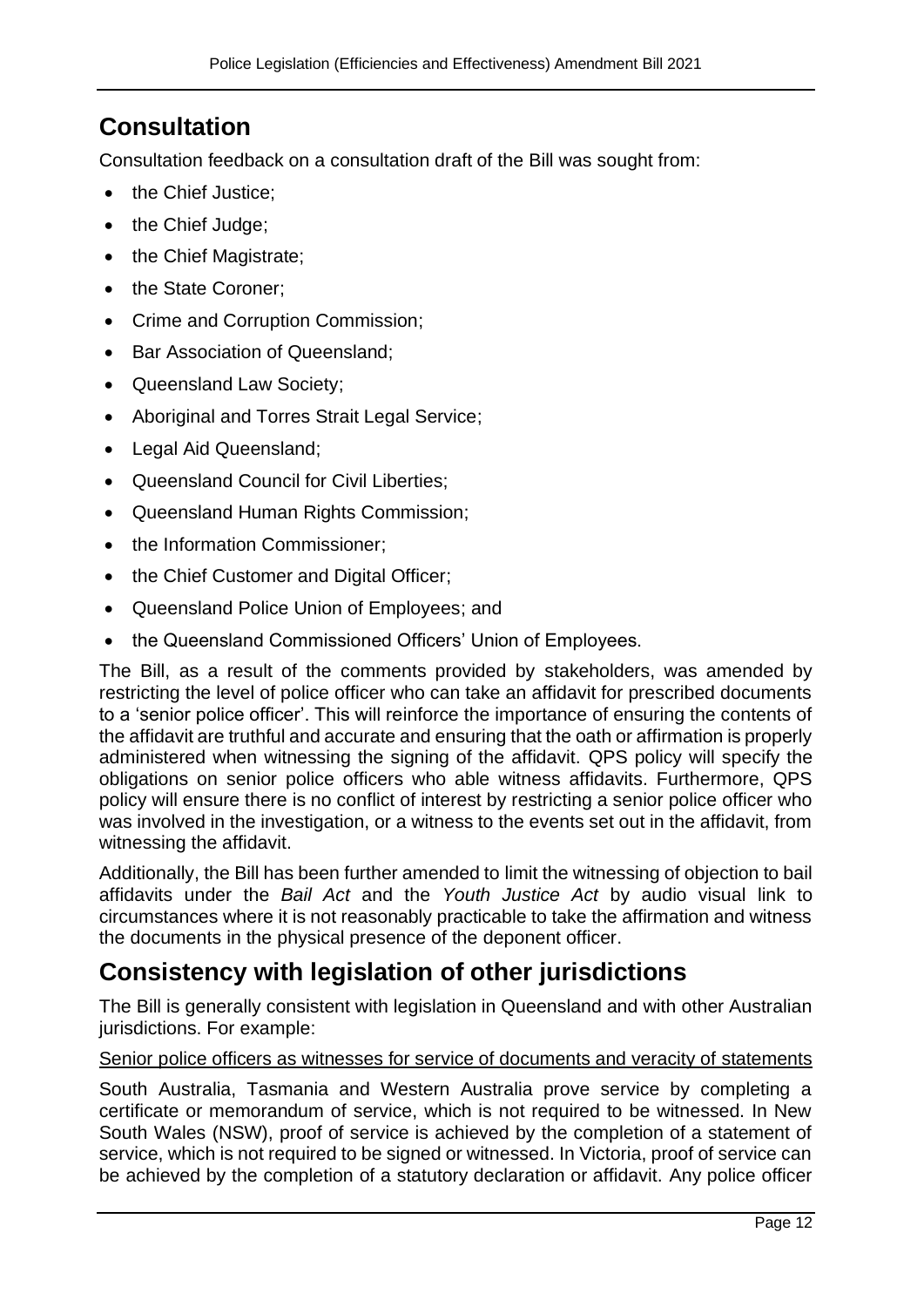can witness a statutory declaration and a police officer of at least the rank of sergeant or an officer in charge of a police station can witness affidavits. In the Northern Territory, proof of service is by way of affidavit with any police officer in the Northern Territory having the authority to witness affidavits. In the Australian Capital Territory (ACT), proof of service requires an affidavit.

While in Victoria, police have to provide sworn evidence in support of an objection to bail, other jurisdictions simply require police to prepare a document stating reasons for police objection to bail, which is not required to be witnessed.

#### Access Orders for seized digital devices

Western Australia allow police to apply to a magistrate for a data access order where the police officer has lawful possession or access to the device and the offence has a penalty of imprisonment for 5 years or more.

South Australia allows police to apply to magistrate for an order requiring a suspect or third party to provide any information or assistance that is reasonably necessary to access data in respect of a child exploitation offence.

Victoria allows police at the rank of senior sergeant or above to apply to a magistrate for a search warrant for an indictable offence to authorise a police officer executing the warrant to give a direction to a specified person to provide any information or assistance that is reasonably necessary to allow the police to access data held in, or accessible from a computer or data storage device. This applies to a device, that is on warrant premises or has been seize under the warrant premises or has been seized under the warrant and is at a place other than the warrant premises.

The *Crimes Act 1914* (Cwlth) allows Federal, State or Territory police to apply to a magistrate for an order requiring a person to provide information/assistance reasonably necessary to allow police to access data sorted on a computer or data storage device, during execution of a search warrant or following seizure under a search warrant or following seizure under a search warrant. This includes search warrants issued by a JP or other authorised person employed in a court of a State or Territory. Mobile telephones are not included as a data storage device.

#### Authorising special constables with the powers of a Queensland police officer

The Australian Federal Police, Victoria, Northern Territory, Tasmania and Western Australia provide additional powers to interstate Police. NSW confers or imposes on a Special Constable any of the functions of a police officer of the rank of constable, including any functions of a police officer that are specified in the *Law Enforcement (Powers and Responsibilities) Act 2002* (NSW).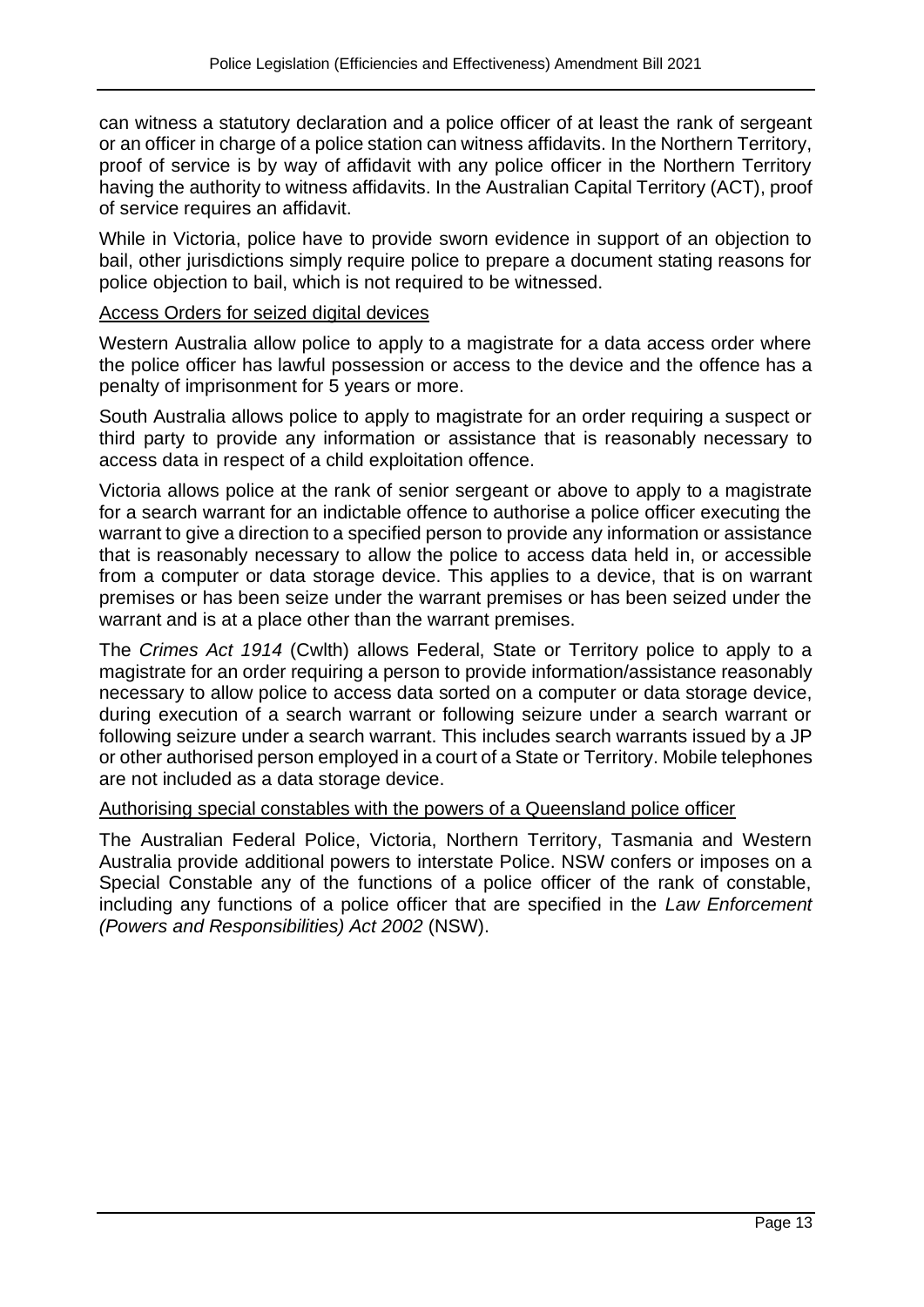# **Notes on provisions**

# **Part 1 – Preliminary**

## **1. Short title**

Clause 1 provides that upon commencement, the short title of the Act will be the *Police Legislation (Efficiencies and Effectiveness) Amendment Act 2021.*

#### **2. Commencement**

Clause 2 provides that Parts 2 (Amendments to the *Oaths Act 1867*) and 7 (Other matters) and schedule 1 (Oaths Regulation 2021) of the *Police Legislation (Efficiencies and Effectiveness) Amendment Act 2021* will commence on a date to set by proclamation. The remainder of the provisions of the Bill will commence on assent.

## **Part 2 – Amendments to the** *Oaths Act 1867*

#### **3. Act amended**

Clause 3 provides that Part 2 of the *Police Legislation (Efficiencies and Effectiveness) Amendment Act 2021* amends the *Oaths Act.*

#### **4. Insertion of new s 43A**

Clause 4 inserts new s 43A (Regulation made by the Police Legislation (Efficiencies and Effectiveness) Amendment Act 2021 into the *Oaths Act*.

Section 43A clarifies that the Oaths Regulation is subordinate legislation to the Oaths Act and is exempt from Part 6 (Procedures after making of subordinate legislation) of the *Statutory Instruments Act 1992*, which requires subordinate legislation to be published and tabled in the Parliament after it has been made.

## **Part 3 – Amendments to the** *Police Powers and Responsibilities Act 2000***.**

#### **5. Act amended**

Clause 5 states that Part 3 amends the PPRA.

#### **6. Amendment of s 53BAC (Police powers for giving official warning for consorting)**

Clause 6 creates consistency in terminology used within the PPRA by omitting the term *electronic means* and replacing it with the term *electronic communication* which is being inserted into Schedule 6 (Dictionary) by clause 12.

The clause also removes the definition of *SMS message* from s 53BAC which, in effect, is relocated to Schedule 6 (Dictionary) by clause 12 as the definition is now used in a number of sections in the PPRA. The definition of *electronic means* is omitted with the replacement term *electronic communication* being inserted into Schedule 6 by clause 12.

Subclause (3) amends the definition of *prescribed way* under ss 53BAC(9) to reflect the change in terminologies from sending a document electronically through *electronic means* to *electronic communication*.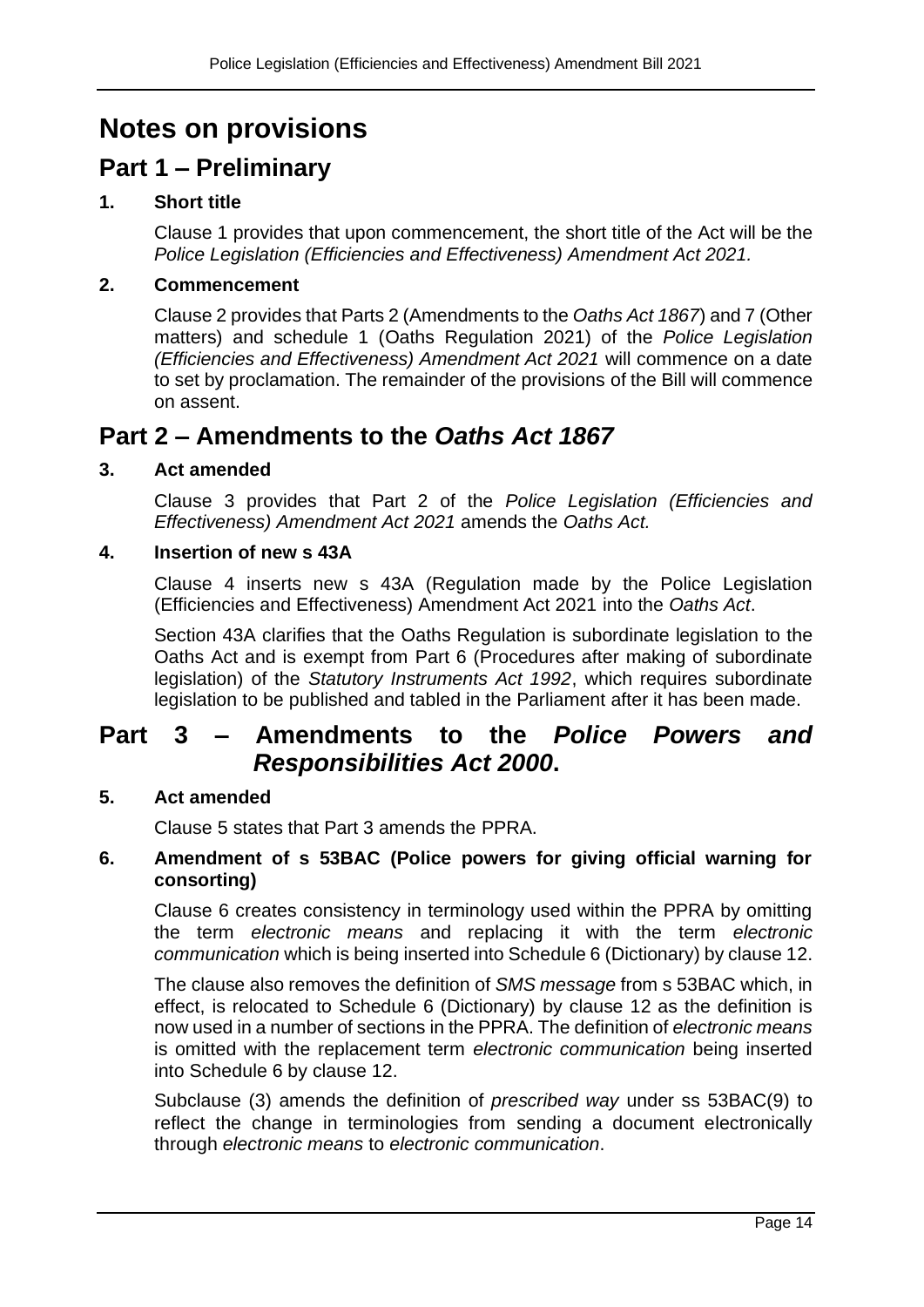#### **7. Amendment of s 149A (Definitions for chapter)**

Clause 7 inserts the definition of *crime scene threshold offence* into the definitions section for chapter 7 of the PPRA. The combined effect of clauses 7 and 9 is the relocation of the definition of *crime scene threshold offence* from s 163A (Definitions for part) to the definitions sections for the chapter due to the inclusion of the term in s 154A facilitating amendments to when access orders can be made for seized digital devices.

#### **8. Amendment of s 154A (Order after digital device has been seized)**

Clause 8 amends s 154A by expanding the circumstances when a magistrate or Supreme Court judge may grant an access order for a seized digital device.

Subclause (1) replaces the existing ss 154A(1)(a) and sets out the circumstances when the section applies. Subsection 154A(1)(a) replicates the existing application of s 154A to circumstance where the digital device was seized under a search warrant issued by a magistrate or Supreme Court judge.

Subsection 154A(1)(b) expands the application of the section to include where the digital device is otherwise lawfully seized under the PPRA. This includes where the digital device is seized under a search warrant issued by a JP and other seizure powers under the PPRA, for example, section 196 (Power to seize evidence generally. Subsection154(1)(b) also excludes the application of this section to digital devices seized under s 176(1)(j) (Powers at a crime scene) of the PPRA as access information provisions for digital devices at or seized at crime scenes exist under s 178A (Order about digital device at or seized from a crime scene) of the PPRA.

Subclause (2) amends ss 154A(3) of the PPRA establishing when and to who an application for an access order for a seized digital device may be made. Subsection 154A(3) has, in effect, been extended to accommodate the new access information order powers under subsection (1). An application for a digital device access order seized under a search warrant issued by a Supreme Court judge must be made to a Supreme Court judge. In all other circumstances the application must be made to a magistrate.

Subclause (3) replaces the existing ss 154A(5) to expand the circumstances where a magistrate or a Supreme Court judge may make an order for access to a digital device following the seizure of a digital device.

New ss 5(a) replicates the existing ability for a magistrate or Supreme Court judge to make in access order where the digital device was seized under a warrant issued by a magistrate or Supreme Court judge and the magistrate or judge is satisfied that there are reasonable grounds for suspecting that the device information from the digital device may be evidence of the commission of an offence or evidence that may be confiscation related evidence.

Subsection (5)(b) enables a magistrate or Supreme Court judge to make the order where the device was seized under a search warrant issued by a JP or otherwise lawfully seized under the PPRA*,* where the judicial officer has reasonable grounds to suspect there is digital information on the device that may be evidence of a crime scene threshold offence, that is an indicatable offence with a maximum penalty of at least 4 years imprisonment, or an offence involving deprivation of liberty, or evidence of an offence under s 223 (Distributing intimate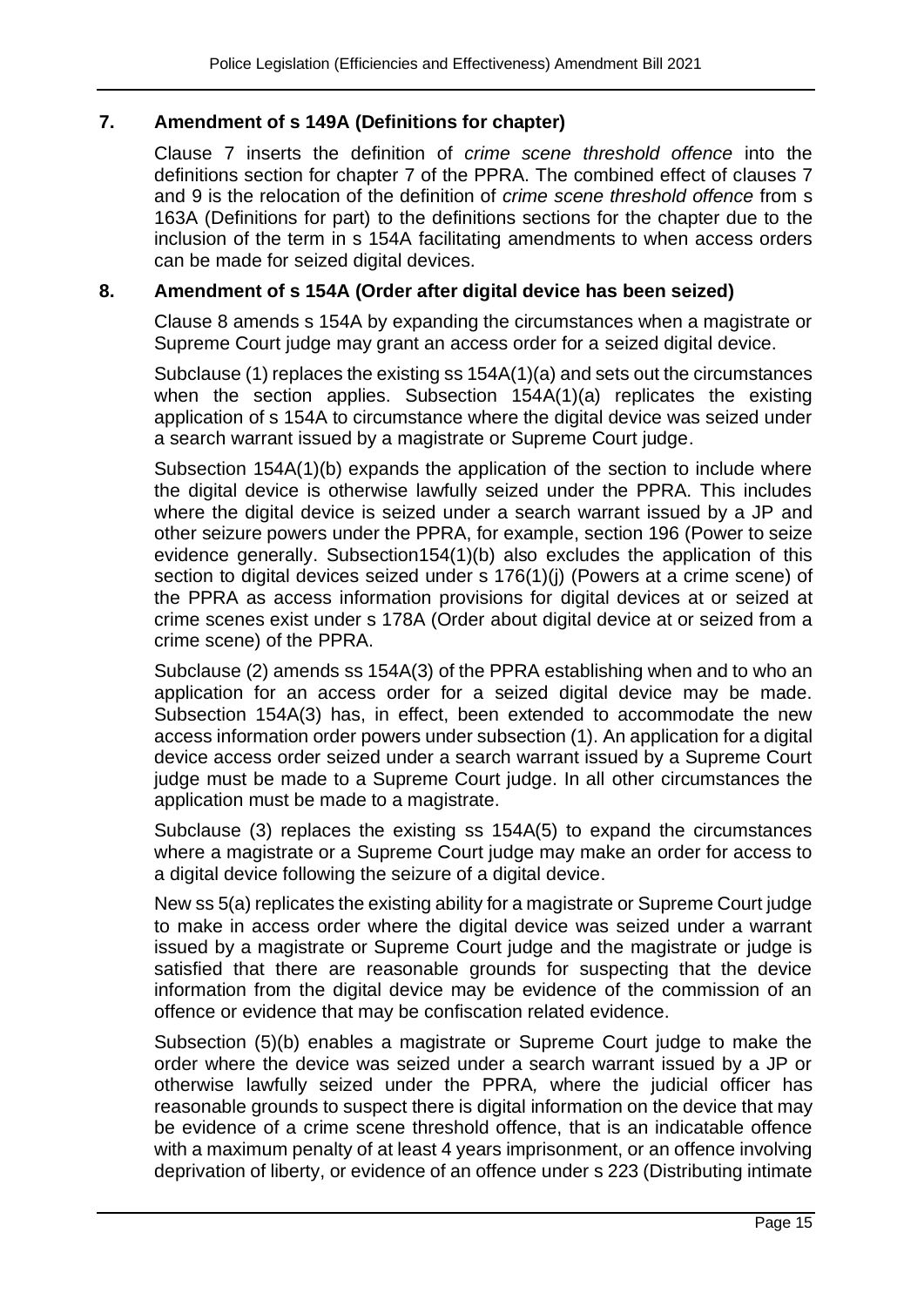images), s 227A (observations or recordings in breach of privacy) and s 227B (Distributing prohibited visual recordings) of the Criminal Code.

## **9. Amendment of s 163A (Definitions for part)**

Clause 9 removes the definition of *crime scene threshold offence*. The combined effect of clauses 9 and 7 is the relocation of the definition of *crime scene threshold offence* from s 163A (Definitions for part) to the definitions sections for the chapter due to the inclusion of the term in s 154A, facilitating amendments for when access orders can be made for seized digital devices.

#### **10. Amendment of s 599 (Coroner's search warrant)**

Clause 10 amends ss 599(3) of the PPRA by replacing the term 'other electronic means' with *electronic communication*. The amendment creates consistency with terminology used within the PPRA. The meaning for the term is inserted in Schedule 6 (Dictionary) of the PPRA by clause 13.

#### **11. Amendment of s 801 (Steps after issue of prescribed authority)**

Clause 11 amends s 801 of the PPRA by expanding the methods for how an issuing authority is able to provide a copy of the prescribed authority to a police officer or law enforcement officer from a facsimile to electronic communication, which includes by email, MMS and SMS message.

Subclause (2) is a consequential amendment to ss 801(2) as a result of the expansion of the method of providing a copy of the prescribed authority under ss  $(1).$ 

Subclause (3) replaces ss 801(3) to recognise the move from facsimile to electronic communication by ensuring that an electronic copy of a prescribed authority signed by the issuer has the same effect and authority as if it were the signed original prescribed authority. Subsection (3) also incorporates the existing ss (6).

Subclause (4) amends ss 801(4) to expand the method of how an officer may send the sworn application to the issuing authority. In addition to sending the issuing authority a hard copy of the sworn application, the sworn application may be sent electronically where the application was electronically sworn.

Subclause (5) omits ss 801(6) which declared the effect of the prescribed authority as this is now located in ss 801(3).

Subclause (7) inserts new ss 801(7) which defines the meaning of electronically sworn for the purposes of ss 801(4).

#### **12. Amendment of Schedule 6 (Dictionary)**

Clause 12 inserts the meaning of the terms data, electronic communication and SMS message for the purposes of the PPRA.

Subclause (2) is a consequential amendment as a result of the definition of *crime scene threshold offence* being moved from s 163A (Definitions for part) for Part 3 (Crime scenes) to s 149A (Definitions for chapter) for Chapter 7 (Search warrants, obtaining documents, accessing registered digital photos and other information, and crime scenes) of the PPRA.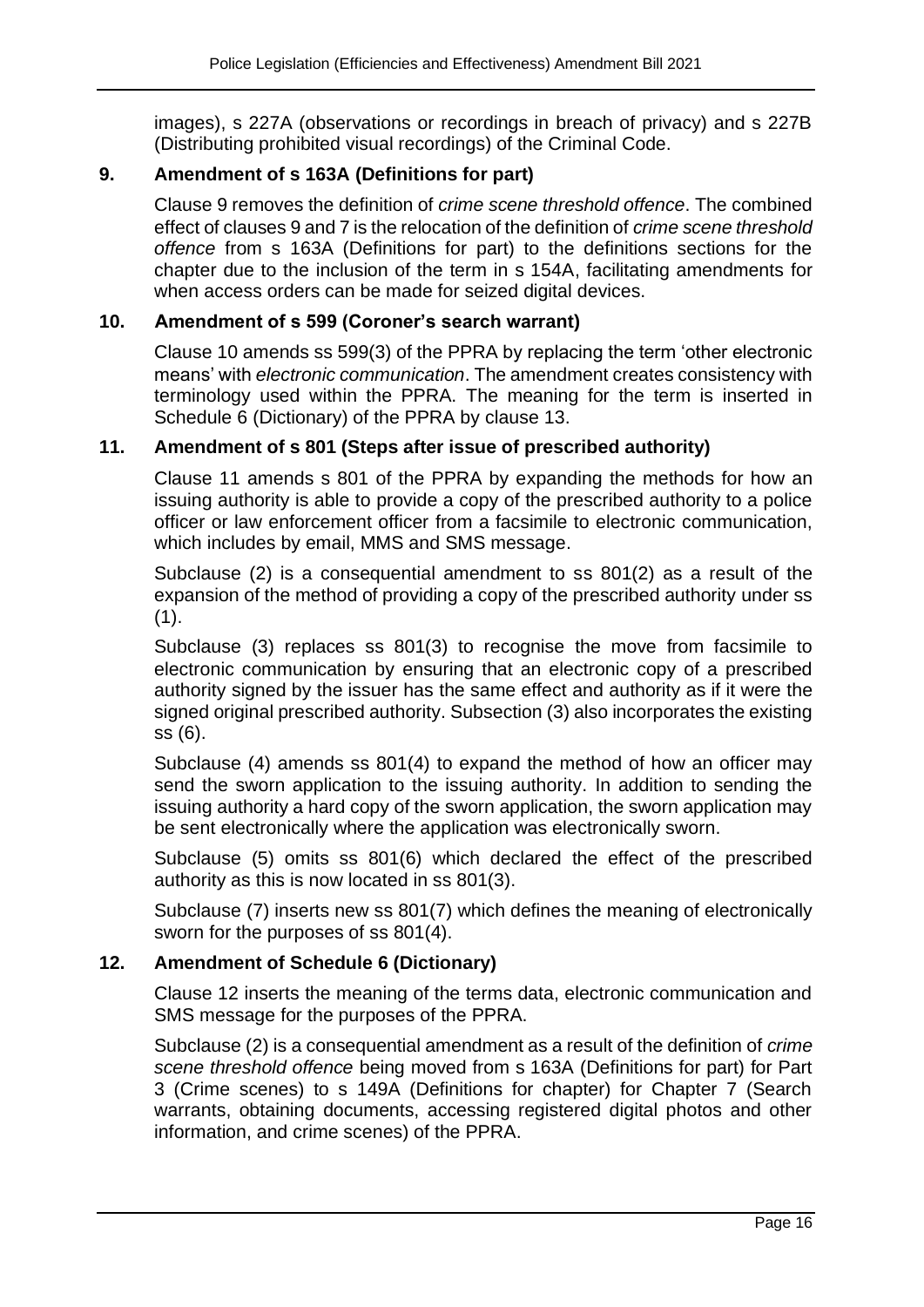# **Part 4 – Amendment of** *Police Service Administration Act 1990*

#### **13. Act amended**

Clause 13 states that Part 4 of the *Police Legislation (Efficiencies and Effectiveness) Amendment Act 2021* amends the PSAA.

#### **14. Amendment of section 1.4 (Definitions)**

Clause 14 inserts a definition for *saliva analysing instrument* for the purposes of Part 5A (Alcohol and drug tests) for the purposes of targeted drug testing of relevant police and staff members by saliva tests.

#### **15. Amendment of s 5.16 (Special constables)**

Clause 15 amends s 5.16 of the PSAA to clarify that the Police Commissioner may authorise special constables to exercise any powers a Queensland police officer under any Act, subject to the Commissioner limiting those powers in the terms and conditions of the special constable's appointment.

#### **16. Amendment of se 5.17 (Authorisation of non-State police officers)**

Clause 16 extends s 5.17 of the PSAA to allow the Police Commissioner to issue an authority for a non-State police officer to exercise the same powers a Queensland police officer can use under any Act, if a terrorist act has been committed or there is an imminent threat of a terrorist act. The authority issued by the Police Commissioner will specify the extent of the powers to apply to particular Acts or all Acts that confer a power on a Queensland police officer.

Subclause (4) amends ss 5.17(15) to require the Police Commissioner to include the details of the empowering Acts authorised for each non-State police officers, in the QPS Annual Report.

Subclause (6) inserts definitions for the new terms used in s 5.17.

## **17. Amendment to s 5A.2 (Definitions for part 5A)**

Clause 17 replaces the definition of critical incident for the purposes of Part 5A of the PSAA. The new definition will include incidents that cause grievous bodily harm and extends the types of incidents where death or grievous bodily harm may occur to include any operational activity of the police service. The definition of 'critical incident' also captures a workplace incident at a police station or establishment where a person dies or suffers grievous bodily harm or is admitted to hospital for treatment of their injuries. A definition of grievous bodily harm is included and refers to the Criminal Code, schedule 1 which means:

- *(a) the loss of a distinct part or an organ of the body; or*
- *(b) serious disfigurement; or*
- *(c) any bodily injury of such a nature that, if left untreated, would endanger or be likely to endanger life, or cause or be likely to cause permanent injury to health;*

#### *whether or not treatment is or could have been available*

Examples of what might constitute an operational activity of the police service the purposes of critical incident include vehicle pursuit for the purposes of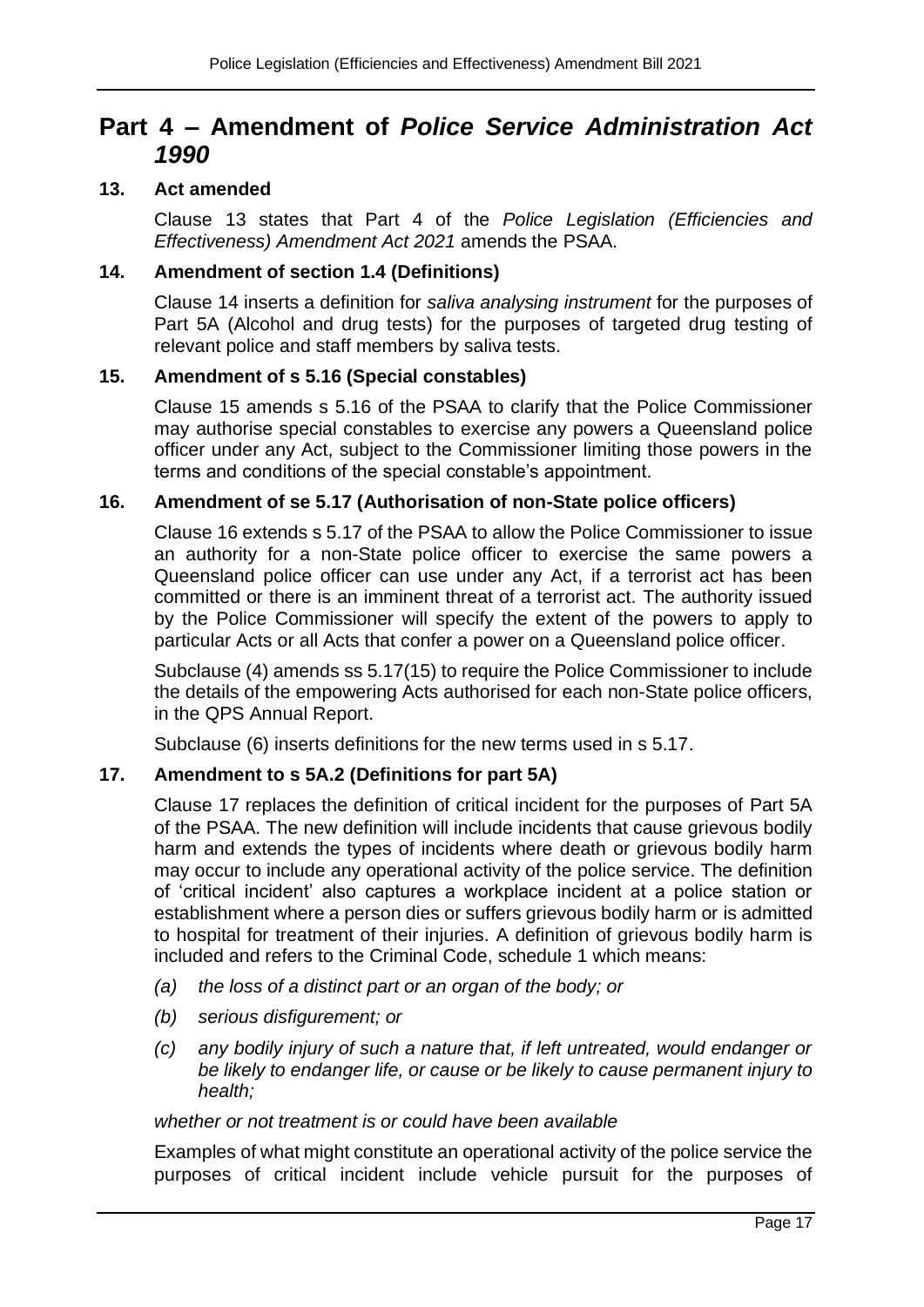apprehending a person or an evacuation. These examples are a guide and do not limit what might be considered an operational activity.

The definition of firearm is inserted to exclude a firearm that is used with a less than lethal round, such as a bean bag round, from being a 'critical incident'. However, if the use of such a round caused death or grievous bodily harm, this would fall within the definition of critical incident.

The definition of evidence of a targeted substance in a person's urine and targeted substance test have been amendment to include presence of a targeted substance in a person's saliva. The amendment recognises the new saliva testing regime and its application in the testing for a dangerous drug, a substance that is a controlled drug, a restricted drug or a poison under the *Health Act 1937* that may impair a person's physical or mental capacity; or another substance that may impair a person's physical or mental capacity.

#### **18. Replacement of s 5A.4A (Analysts)**

Clause 18 replaces s 5A.4A, which applies to the appointment by the Minister for Police of appropriately qualified persons to analyse urine and saliva tests for the QPS. The new s 5A.4A does not change the current way in which an appointment is made, it aligns the language of s 5A.4A with a new s 5A.4B (Operators of salvia analysing equipment).

#### **Insertion of s 5A.4B (Operators of salvia analysing equipment)**

Clause 18 inserts s 5A.4B to operationalise the new saliva testing regime. Section 5A.4B allows the Police Commissioner to authorise a police officer or staff member of the QPS to operate a saliva testing instrument in relation to targeted saliva testing. The Police Commissioner can make the authorisation only if satisfied the police officer or staff member is appropriately qualified to analyse the saliva test.

Subsection 5A.4B(2) allows the Police Commissioner to limit the authorisation to operate saliva analysing equipment, for example the authorisation may state who can analyse a sample given by a relevant person of a stated class, such as an officer or staff member whose duties include performing functions in a critical area.

## **19. Amendment of s 5A.12 (Targeted substance levels)**

Clause 19 amends s 5A.12(1) and (3) of the PSAA by including saliva, as a bodily fluid that must not have evidence of a dangerous drug; a substance that is a controlled drug, a restricted drug or a poison under the *Health Act* that may impair a person's physical or mental capacity contrary to a direction of a doctor or a recommendation of the manufacturer of the substance; or another substance that may impair a person's physical or mental capacity, contrary to a direction of a doctor or a recommendation of the manufacturer of the substance.

## **20. Replacement of s 5A.14 and s 5A.15**

Clause 20 replaces s 5A.14 (Providing specimen for targeted substance test) and s 5A.15 (Effect of failure to provide a specimen) to allow the sections to apply to saliva testing in a similar way as they currently apply to urine testing.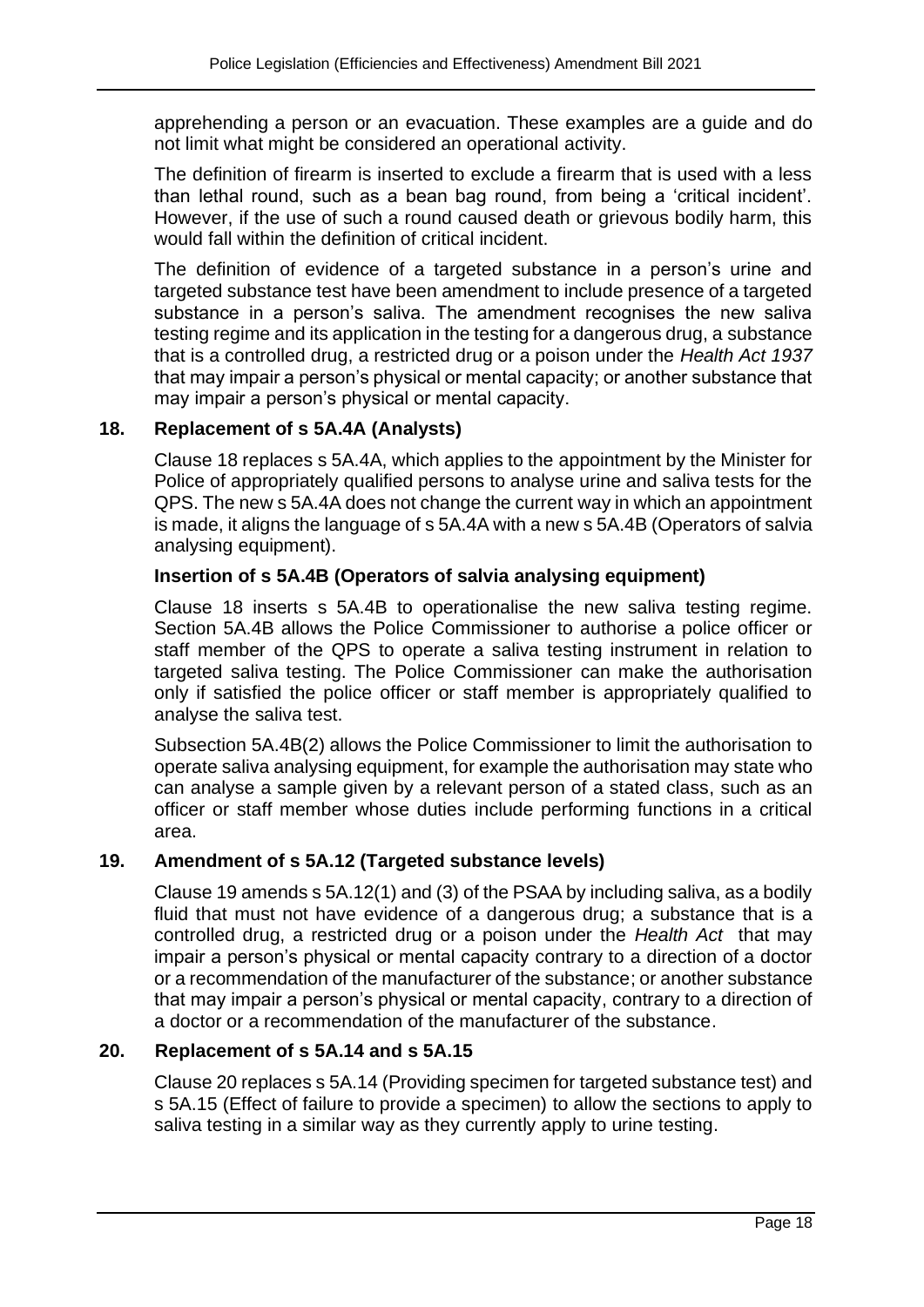#### **Section 5A.14 (Providing specimen for targeted substance test)**

Provides the power for an authorised person to require a relevant member to provide a specimen of urine or saliva for analysis.

Subsection 5A.14(2) requires that where the specimen is required as a result of a critical incident, the requirement should be made as soon as is reasonably practicable after the incident occurred. It may not be possible to make a requirement immediately after a critical incident as the relevant member may be injured or in shock.

Subsections 5A.14(3) to (6) establish how a relevant tester may give a direction and how the specimen is dealt with.

Subsection 5A.14 defines the meaning of *authorised tester* and *registered nurse* for the purposes of the section.

**Section 5A.15 (Effect of failure to provide a specimen)** provides that a person who fails to provide a specimen will be taken to been positive to a targeted substance unless the person fails to provide the specimen due to a medical condition.

#### **21. Amendment of s 5A.16 (If alcohol or targeted substance test positive)**

Clause 21 amends  $s$  5A.16(1)(b) and ss (2)(a) to apply to new saliva tests when a decision is made about the action to be considered where a person returns a test that is positive for a targeted substance; or the person is over the alcohol limit that applied to the person, under s 5A.6 and s 5A.7, at the time the test was taken.

#### **22. Amendment of s 5A.19 (Interfering with specimens)**

Clause 22 amends s 5A.19 to expand the section to apply to saliva tests. Accordingly, a person who interferes with a saliva specimen will be liable to the same maximum penalty as interfering with a breath or urine sample, 100 penalty units.

#### **23. Amendment of s 5A.21 (Evidentiary provision)**

Clause 23 amends s 5A.21 to allow an evidentiary certificate signed by an analyst to apply to a saliva sample in the same way it applies to a urine sample. That is, the sample has been tested in an analyst's laboratory by an authorised person and the result of the test.

#### **24. Amendment of s 10.12 (Legal proceedings)**

Clause 24 amends s 10.12(3) to allow a document signed by the Police Commissioner stating that a stated police officer or staff member was authorised, at the time a saliva sample was taken, to operate a saliva analysing instrument and was subject to a limitation or condition if applicable, to be evidence of those facts in any legal proceedings. The amendment reflects the new saliva testing regime and applies the document signed by the Police Commissioner in the same way as an analyst's certificate under s 5A.21.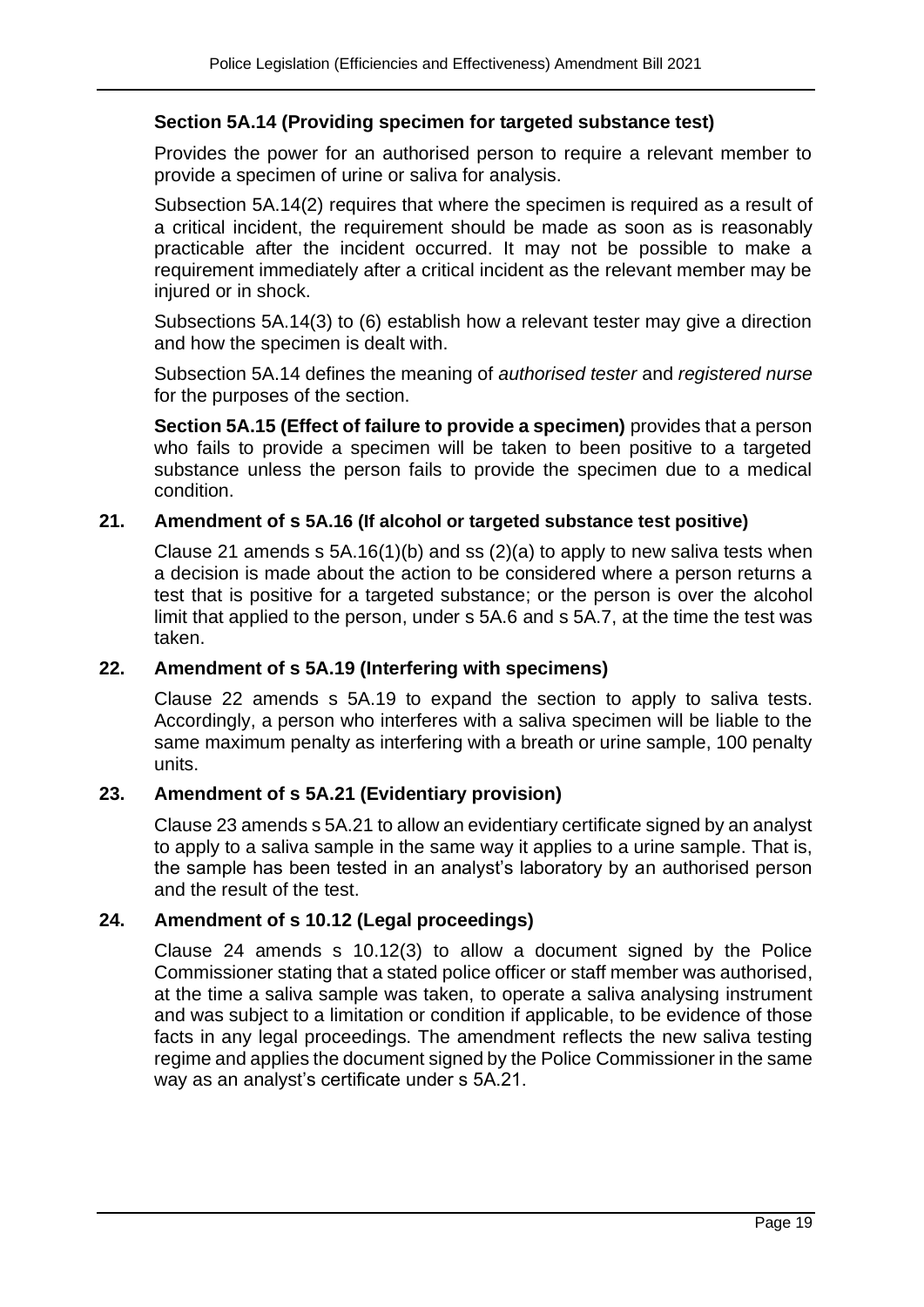# **Part 5 – Amendment of Police Service Administration Regulation 2016**

#### **25. Regulation Amended**

Clause 25 states that Part 5 amends the *Police Service Administration Regulation 2016.*

#### **26. Amendment of s 61 (Relevant person to advise details of medication etc.)**

Clause 26 extends s 61 to apply to a saliva test. Accordingly, a relevant person is now required to tell an authorised person, prior to providing a specimen of saliva, of any medication or substance that may impact on a saliva test.

#### **27. Amendment of s 62 (If relevant person claims to be unable to provide specimen because of a medical condition)**

Clause 27 extends s 62 to include saliva tests. Subsections (1)(a) and (3)(b) will reflect saliva tests, while amendments to ss (1)(b) and (3) will apply where a relevant person tells an authorised tester, including a person who is authorised to use saliva testing equipment, that a saliva sample is not able to be provided because of a medical condition, and specified information about the medical condition.

#### **28. Amendment of s 63 (Water may be drunk if relevant person claims to be unable to immediately provide specimen)**

Clause 28 amends s 63 which allows water to be consumed where a specimen cannot be provided, to apply only to a urine test. A saliva sample requires a person to rotate their tongue around their mouth three times and then wipe the saliva analysing device down the tongue. There is no requirement for a liquid to be gathered by the tester.

#### **29. Amendment of s 64 (Requirements about collecting and dealing with urine specimens)**

Clause 29 extends s 64 to allow the requirements about collecting and dealing with specimens to apply to saliva specimens in the same way as urine specimens. Accordingly, where urine is mentioned in s 64, saliva has been included.

An amended ss (6) reflects the relevant Australian and New Zealand standards for the collection of urine and saliva samples.

#### **30. Amendment of s 65 (Advice by commissioner to relevant person of test result)**

Clause 30 extends s 65 to allow the Police Commissioner to advise a relevant person of the result of a saliva test in the same way as the results of a urine test are provided to a relevant person.

# **Part 6 – Amendment of** *Weapons Act*

#### **31. Act amended**

Clause 31 states that Part 6 of the *Police Legislation (Efficiencies and Effectiveness) Amendment Act 2021* amends the *Weapons Act.*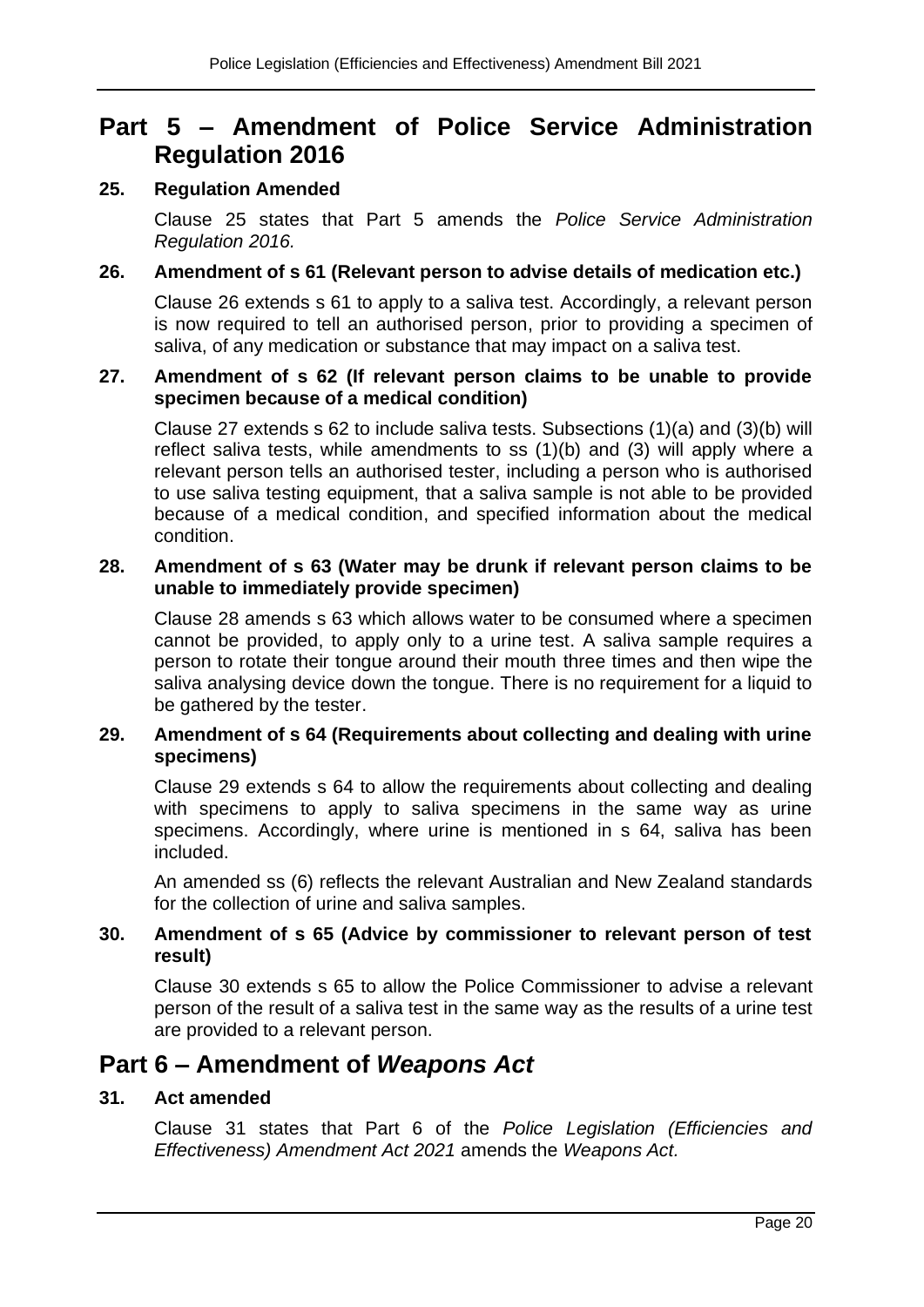#### **32. Amendment of s 35 (Acquisition of weapons)**

Section 35(6)(c) enables the temporary storage of a firearm by a licence holder on behalf of another person. This commonly occurs due to the person's weapons licence expiring, serious health issues or during the administration of deceased estates. Clause 32 doubles the time a person can possess a weapon under s 35(6)(c) before the person is required complete an application to acquire the weapon, from three months to six months.

#### **33. Amendment of s 36 (Sale or disposal of weapons)**

Section 36(3)(c) enables the temporary storage of a firearm by a licence holder on behalf of another person. This commonly occurs due to the person's weapons licence expiring, serious health issues or during the administration of deceased estates. Clause 33 doubles the time a person can possess a weapon under s 36(3)(c) before the person is required to dispose of the weapon, from three months to six months.

#### **34. Amendment of s 152 (Approved officers)**

Clause 34 amends s 152 to reflect that an officer of the public service is now referred to as a public service officer. There is no change in policy regarding the amendment.

#### **35. Amendment of s 163 (Evidentiary provisions)**

Clause 35 extends s 163 to allow, in addition to a police officer who is an approved officer, a public service officer who, is appointed as an approved officer due to their training, experience or expertise, to prepare a document to be produced in court. A document signed by an approved officer who is either a police officer or public service officer under ss (2) is to be considered evidence of the facts stated in the document. The extension also allows a person who has been charged with an offence to call the police officer or public service officer as a witness in a proceeding.

Subclause (3) inserts a definition for *approved officer* for s 163. An approved officer is a police officer, or a public service officer appointed by the Police Commissioner under s 152 (Approved officers) of the *Weapons Act*.

#### **36. Amendment of s 168B (Amnesty for firearms and prescribed things in particular circumstances)**

Clause 36 amends s 168 to enable an approved licensed dealer to retain an anonymously surrendered firearm or prescribed thing in circumstances where an Authorised Officer approves them to do so in writing.

Currently, an approved licensed dealer commits an offence under ss 168B(4) if they don't provide a firearm or prescribed thing to a police officer where the firearm or prescribed thing has been surrendered to them anonymously under the firearms amnesty.

Subclause (2) replaces ss 168B(4) to ensure that an approved licensed dealer does commit an offence where the dealer has the approval of an Authorised Officer of the QPS to deal with the firearm or thing under new s 168D(2). Subclause (2) also creates a reasonable excuse exemption for failing to surrender the firearm or prescribed thing.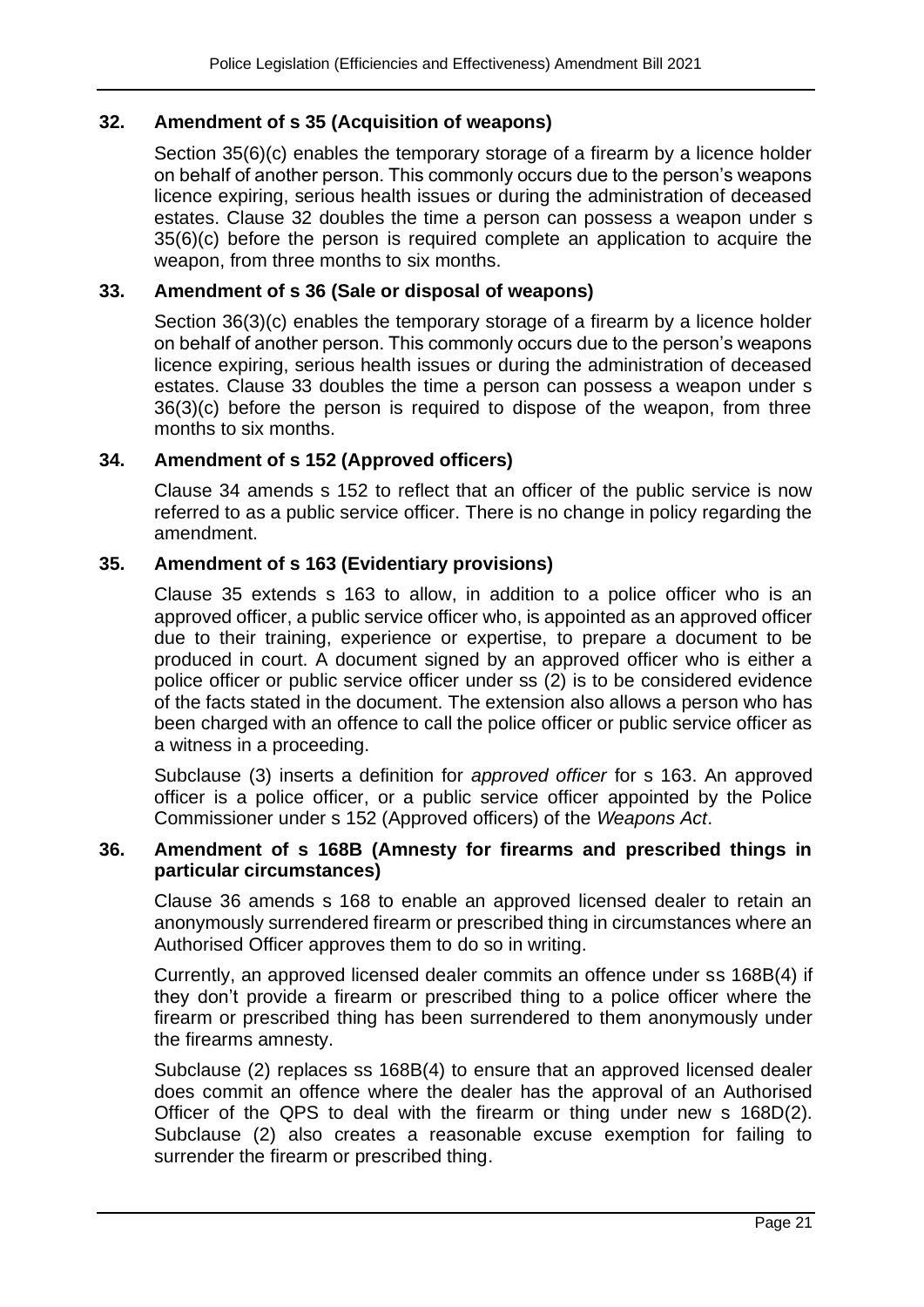Additionally, subclause (2) inserts new ss 168B(4A) (which is subsequently renumbered as ss 168B(5)) to provide that it is a reasonable excuse for the approved licensed dealer to retain the firearm or prescribed thing where the dealer is seeking authorisation by an Authorised Officer of the QPS to deal with the firearm or prescribed thing under new s 168D(2). Seeking authorisation would also include a period of time, reasonable in the circumstances, following the surrender of the firearm or thing for the authorised licensed dealer to prepare and submit the application seeking authorisation under s 168D(2).

## **37. Amendment of s 168C (Dealing with surrendered firearm or prescribed thing)**

Clause 37 clarifies that the definition of *prescribed thing* for the purposes of the section is the definition contained in s 168B(8).

#### **38. Insertion of new s 168D**

Clause 38 inserts new s 168D (Authorisation to deal with surrendered firearm or prescribed thing) which enables a QPS Authorised Officer to authorise an approved licensed dealer to deal with a firearm or prescribed thing that was surrendered under the amnesty, including an anonymously surrendered firearm or thing.

Subsection 168D(3) establishes that the firearm or prescribed thing becomes the property of the approved licensed dealer who may deal with it as stated in the authorisation or required or permitted under law. This enables, if approved, for the approved licensed dealer to retain or deal with it for commercial purposes.

#### **39. Amendment of Schedule 2 (Dictionary)**

Clause 39 removes the definition of *approved officer* under Schedule 2. The definition has been included in section 163 (Evidentiary provisions) of the *Weapons Act*.

## **Part 7 – Other matters**

## **40. Making of Oaths Regulation 2021**

Clause 40 enables the *Police Legislation (Efficiencies and Effectiveness) Amendment Act 2021* to make the Oaths Regulation 2021 in Schedule 1 for the purposes of prescribing police officers to be authorised to witness prescribed affidavits under s 41 of the *Oaths Act*. Upon commencement of Schedule 1, the *Oaths Regulation 2021* will cease to be a provision of the *Police Legislation (Efficiencies and Effectiveness) Amendment Act 2021* and commence as a regulation under the *Oaths Act*.

#### **41. Automatic repeal**

Clause 41 states that the *Police Legislation (Efficiencies and Effectiveness) Amendment Act 2021* is an amending Act for the purposes of s 22C (Automatic repeal of amending Act) of the *Acts Interpretation Act 1954*. The effect of clause 41 is to repeal the *Police Legislation (Efficiencies and Effectiveness) Amendment Act 2021* upon commencement of all of the provisions.